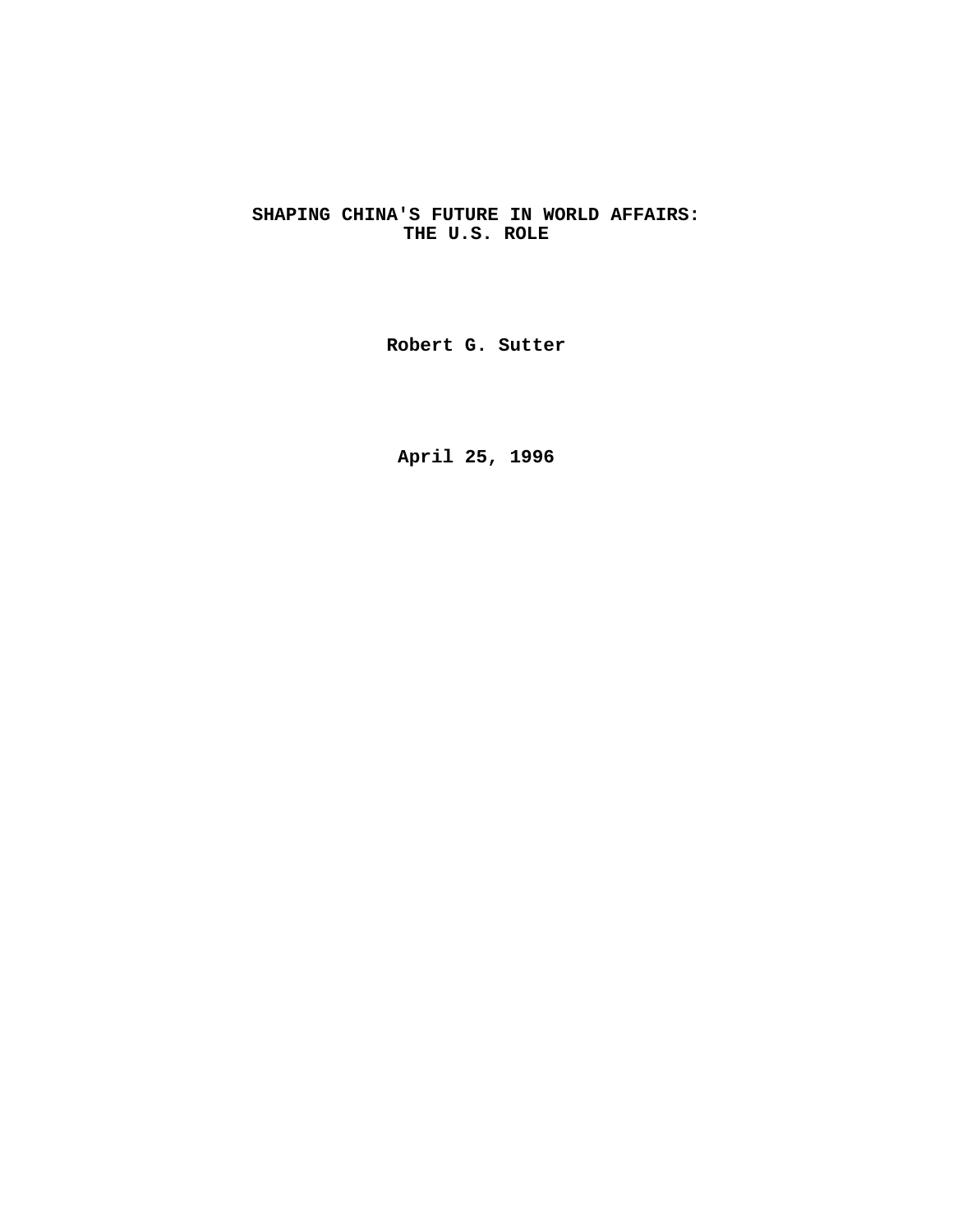#### \*\*\*\*\*\*\*

The views expressed in this monograph are those of the author and do not necessarily reflect the official policy or position of the Department of the Army, the Department of Defense, or the U.S. Government. This monograph is cleared for public release; distribution is unlimited.

#### \*\*\*\*\*\*\*

Comments pertaining to this monograph are invited and should be forwarded to: Director, Strategic Studies Institute, U.S. Army War College, Carlisle Barracks, PA 17013-5050. Comments also may be conveyed directly to the Conference Organizer, Dr. Earl H. Tilford, Jr., by calling commercial (717) 245-4086 or DSN 242- 4086. Copies of this monograph may be obtained from the Publications and Production Office by calling commercial (717) 245-4133, DSN 242-4133, FAX (717) 245-3820, or via the Internet at rummelr@carlisle-emh2.army.mil.

#### \*\*\*\*\*\*\*

This monograph was originally presented at the U.S. Army War College Seventh Annual Strategy Conference held April 23-25, 1996, with the assistance of the Office of Net Assessment. The Strategic Studies Institute is pleased to publish the paper as part of its Conference Series.

## \*\*\*\*\*\*\*

All Strategic Studies Institute (SSI) monographs are loaded on the SSI Homepage for electronic dissemination. SSI's Homepage address is: http://carlisle-www.army.mil/usassi/.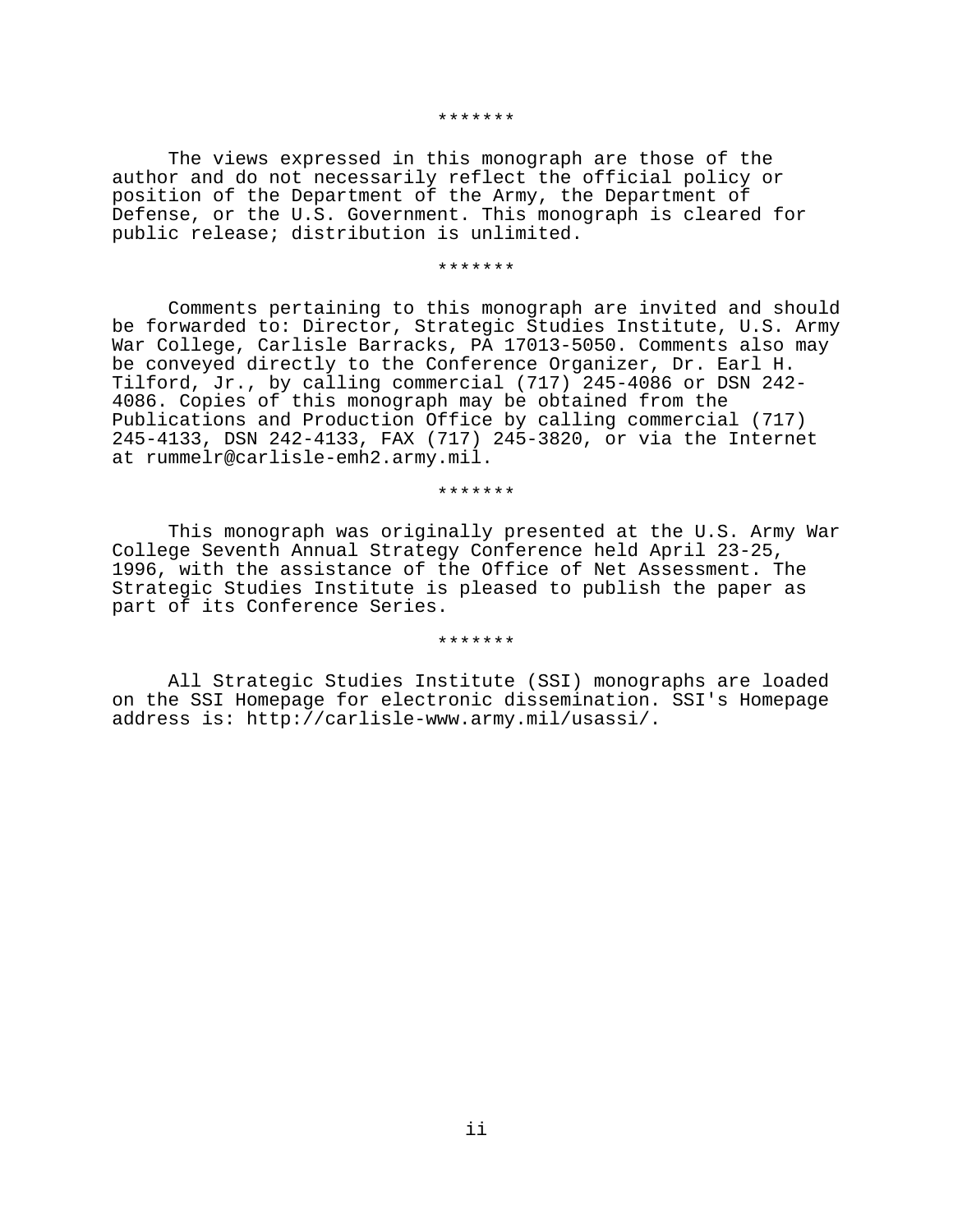#### **FOREWORD**

In April 1996, the Army War College's Strategic Studies Institute held its Annual Strategy Conference. This year's theme was "China into the Twenty-first Century: Strategic Partner and . . . or Peer Competitor." As world events turned out, it was a prescient choice.

Robert G. Sutter, a Senior Specialist in International Policy with the Congressional Research Service of the Library of Congress, presented the following paper as part the conference's concluding panel, "China and the United States: The New Great Game." Dr. Sutter sets the scene for his discussion of the U.S. role in China's future by providing a comprehensive analysis of the key factors that shape China's domestic and international policies. He outlines a mixed picture--a regime today that is pragmatic in its international political and economic relations but highly protective on territorial and sovereignty issues. He also notes that it is a regime in transition and articulates the various interpretations of where that transition might be headed.

But if understanding China is vital to effective U.S. policy, so too are achieving consensus on U.S. objectives and framing coherent courses of action. On this count, Dr. Sutter finds several competing outlooks at work, both within and outside the U.S. Government. His review of these suggests that Chinese leaders will have as much difficulty predicting the future course of American policy as the other way around.

Dr. Sutter concludes his paper with several useful guidelines for those charged with formulating instrumental policy with respect to China. These insights complete a thorough survey of the major issues, interactions, and choices which will shape the U.S.-China strategic relationship. For that reason, I commend to you, Shaping China's Future in World Affairs: The U.S. Role.

> RICHARD H. WITHERSPOON Colonel, U.S. Army Director, Strategic Studies Institute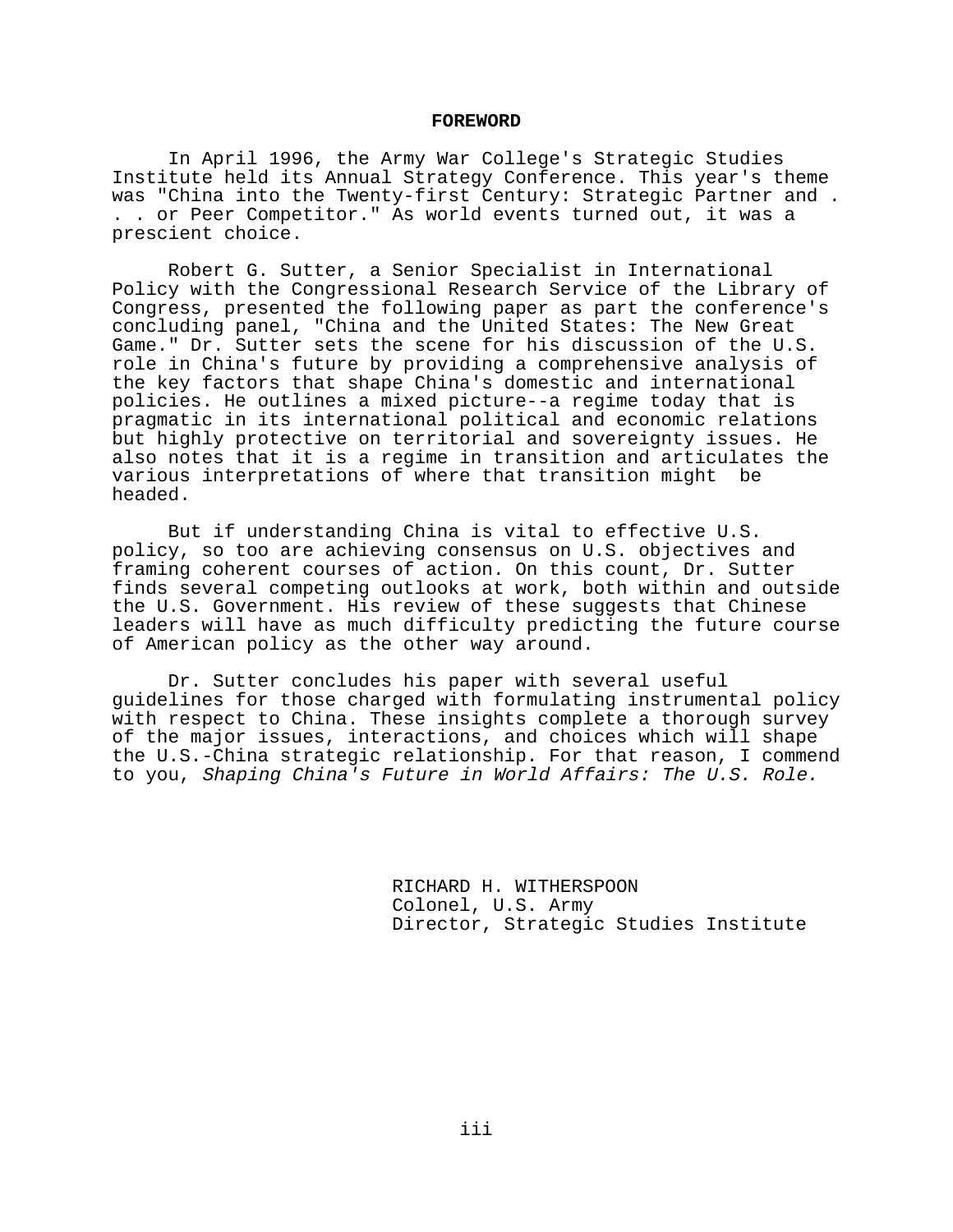# **BIOGRAPHICAL SKETCH OF THE AUTHOR**

ROBERT G. SUTTER is a Senior Specialist in International Policy with the Congressional Research Service (CRS) of the Library of Congress. His area of specialization is Asia and the Pacific. Before joining the CRS in 1984, Dr. Sutter served at the Central Intelligence Agency as a Chinese foreign policy analyst. He earned his Ph.D. in history and East Asian languages at Harvard University and is the author of eight books and numerous articles dealing with China, Japan, Korea and Indochina.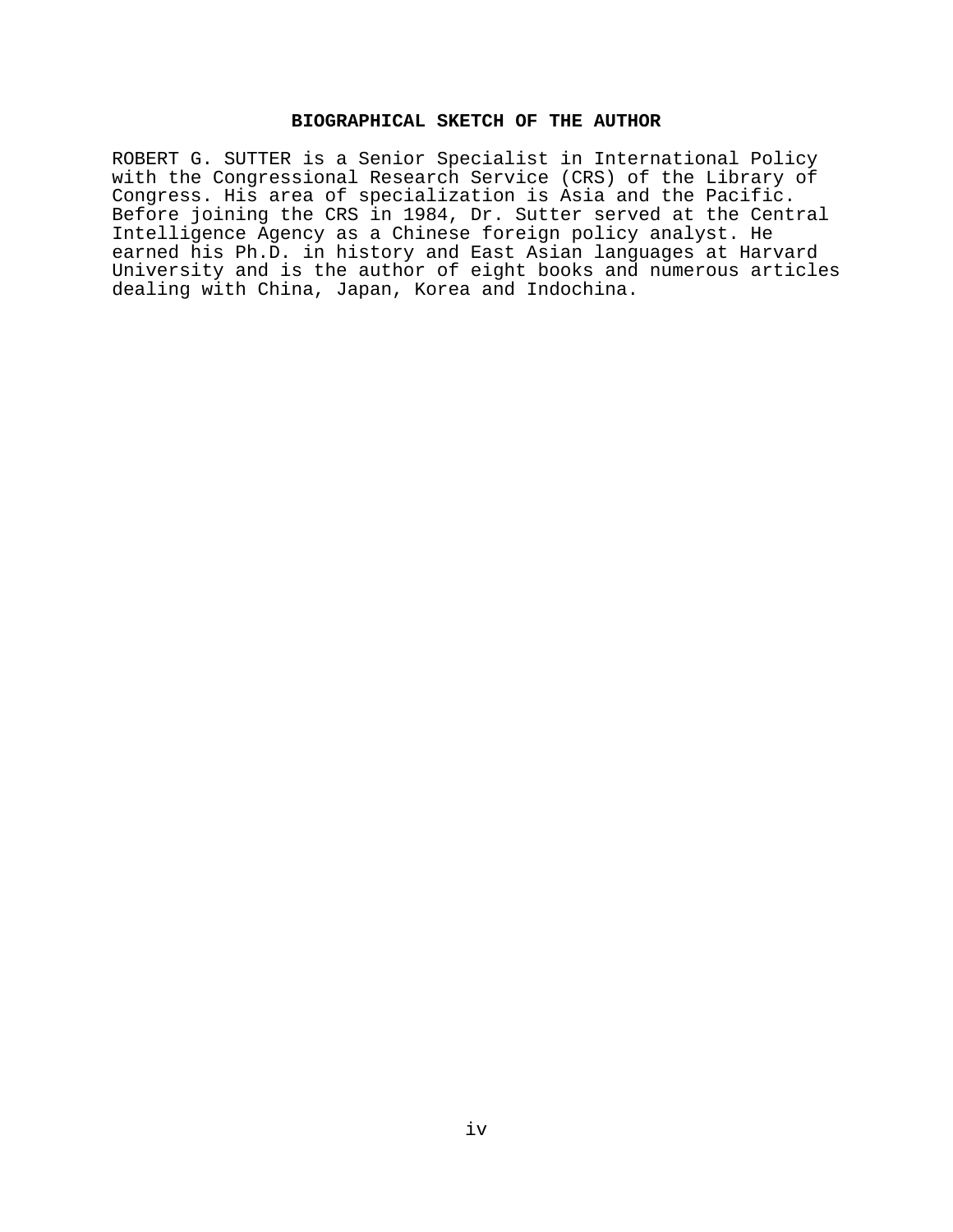# SHAPING CHINA'S FUTURE IN WORLD AFFAIRS: THE U.S. ROLE

## **INTRODUCTION**

Backed by impressive economic growth and steadily increasing military power, China's international influence has grown substantially in recent years. Beijing's growing assertiveness in a variety of areas from trade policy to the Taiwan Strait has challenged important interests of the United States and others with a concern for international stability. Chinese power poses a set of questions markedly different than a few years ago when China's leaders appeared as an isolated and troubled regime following the suppression of pro-democracy demonstrators at Tiananmen Square in 1989.

In many important respects, Chinese leaders since the late 1970s have followed generally pragmatic policies that have integrated China's economy more closely with the rest of the world. The result has been a foreign policy seeking greater economic advantage in order to improve the material standard of living of the Chinese people and to increase support for continued Chinese communist rule. Seeking economic advantage has prompted Chinese leaders to be more flexible than in the past on differences with neighbors and to curb actions disruptive to the prevailing status quo in Asian and world affairs.

Although optimists judge that China's growing economic and military power will be moderated by an ever widening web of international interdependence, skeptics suspect that greater power will allow Beijing to be more assertive in backing nationalistic, territorial or other demands. Of course, actual Chinese policy could turn out to be moderate on some issues (e.g., trade disputes) and more assertive on others (e.g., territorial disputes). Political and economic developments inside China will partly determine whether Beijing follows an accommodating or assertive foreign policy. Determinants outside China include the important role U.S. policy plays in influencing Chinese behavior.

Largely because of China's closer economic interaction with the rest of the world, especially with the free market states of Asia and the West, China's future is more dependent than before on external factors. Inasmuch as other international actors in Asia and the West generally refrain from confronting China on difficult issues without the backing of the United States, it seems clear that the United States will be a key determinant in whether or not the international system constrains and presses China in the future. Heavy international pressure led by the United States against China could prompt the PRC to recalculate the costs and benefits of its recent pragmatic and interactive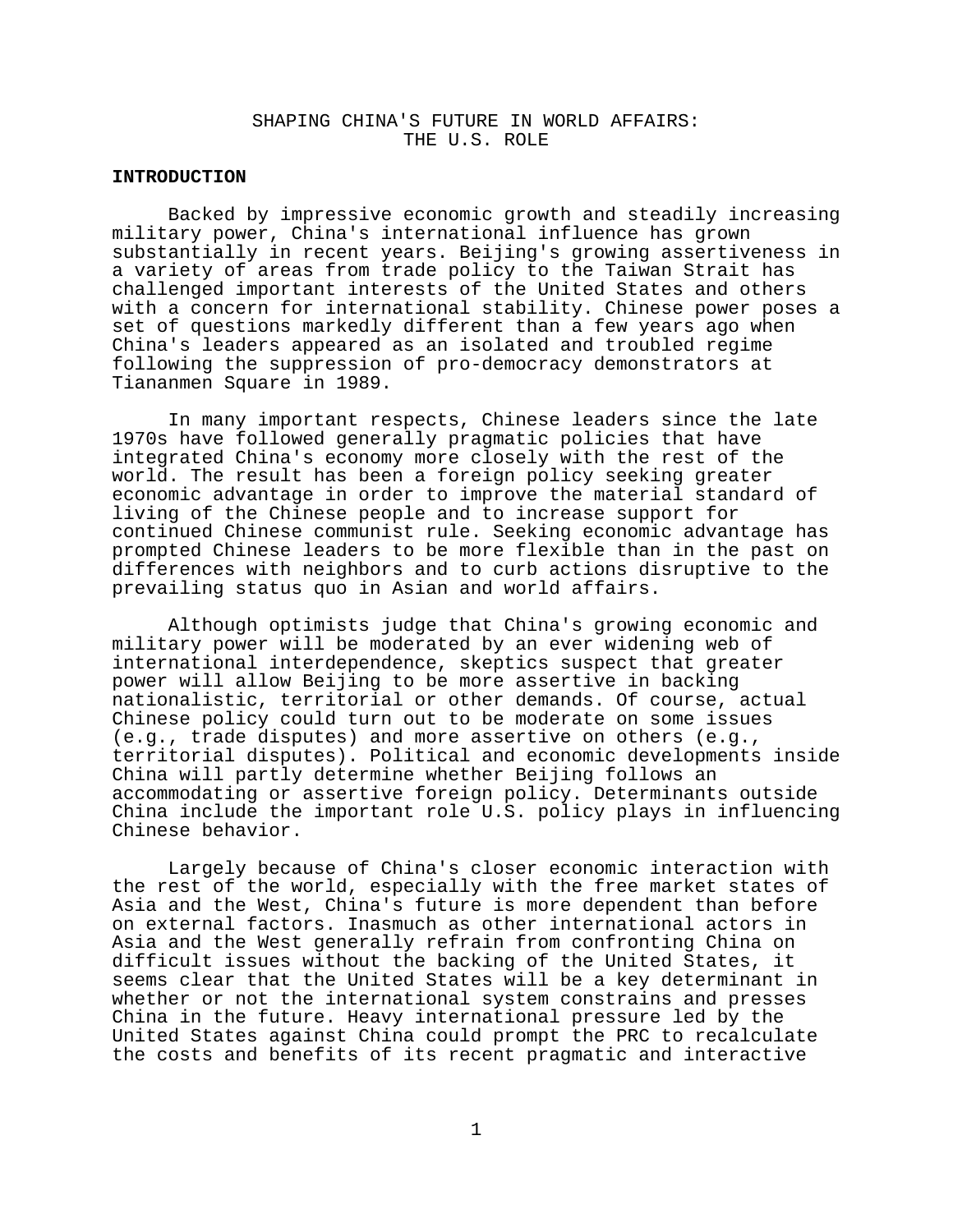approach to foreign affairs in favor of a more autarkic and assertive posture designed to reduce dependency and protect Chinese interests under U.S.-led pressure. On the other hand, the United States also has an opportunity to play a supportive role in China's development and interaction with the international system. This U.S. approach would involve a path of careful engagement, continuing vigilance against potentially disruptive and deviant Chinese behavior, and encouragement of PRC growth and influence with a goal of seeing China's power channeled along routes acceptable and helpful to broader goals of international development and peace.

# **BACKGROUND: EVOLUTION OF CHINA'S ROLE IN WORLD AFFAIRS**<sup>1</sup>

Under the leadership of Mao Zedong, China executed some wide swings in foreign policy behavior. During the 1950s, Mao charted a pro-Soviet, anti-U.S. foreign approach; in the 1960s, China shifted to a posture antagonistic to both superpowers; and in the 1970s, Mao sanctioned a realigning of China toward a rapprochement with the United States in opposition to perceived Soviet expansion. Throughout this period, Chinese leaders under Mao mixed hard and soft tactics in foreign affairs in ways that showed a strong willingness to threaten or use force in order to seek advantage or to respond to perceived encroachment or pressure from outside. China cultivated the image of an aggrieved "have not" power determined to struggle to change the world--at least over a period of time. Beijing supported revolutionary political movements and gave arms and training to radical insurgencies directed against established governments.

Outside analysts were able to discern core goals in Chinese foreign policy notably involving support for the security of the Chinese state and its Communist Party leadership; development of China's wealth and power; and China's great desire to stand strong and independent in world affairs. Nevertheless, the frequent shifts in priorities and tactics sometimes caught Chinese leaders unaware or unresponsive, leading to leadership confusion and conflict. Domestic politics would on occasion spill over into Chinese foreign policy, leading to sometimes serious leadership foreign policy debates. Perhaps the most graphic example of the latter occurred in the mid-late 1960s, during the most violent phase of the Cultural Revolution. This period saw a collapse of Chinese foreign policy, amid a broader collapse of Chinese government and party institutions, reflecting the lifeand-death struggle for power then underway among the senior leaders in China.

# **Toward Greater Pragmatism in Chinese Foreign Policy, 1969-1989**.

China's relationship with the superpowers and especially the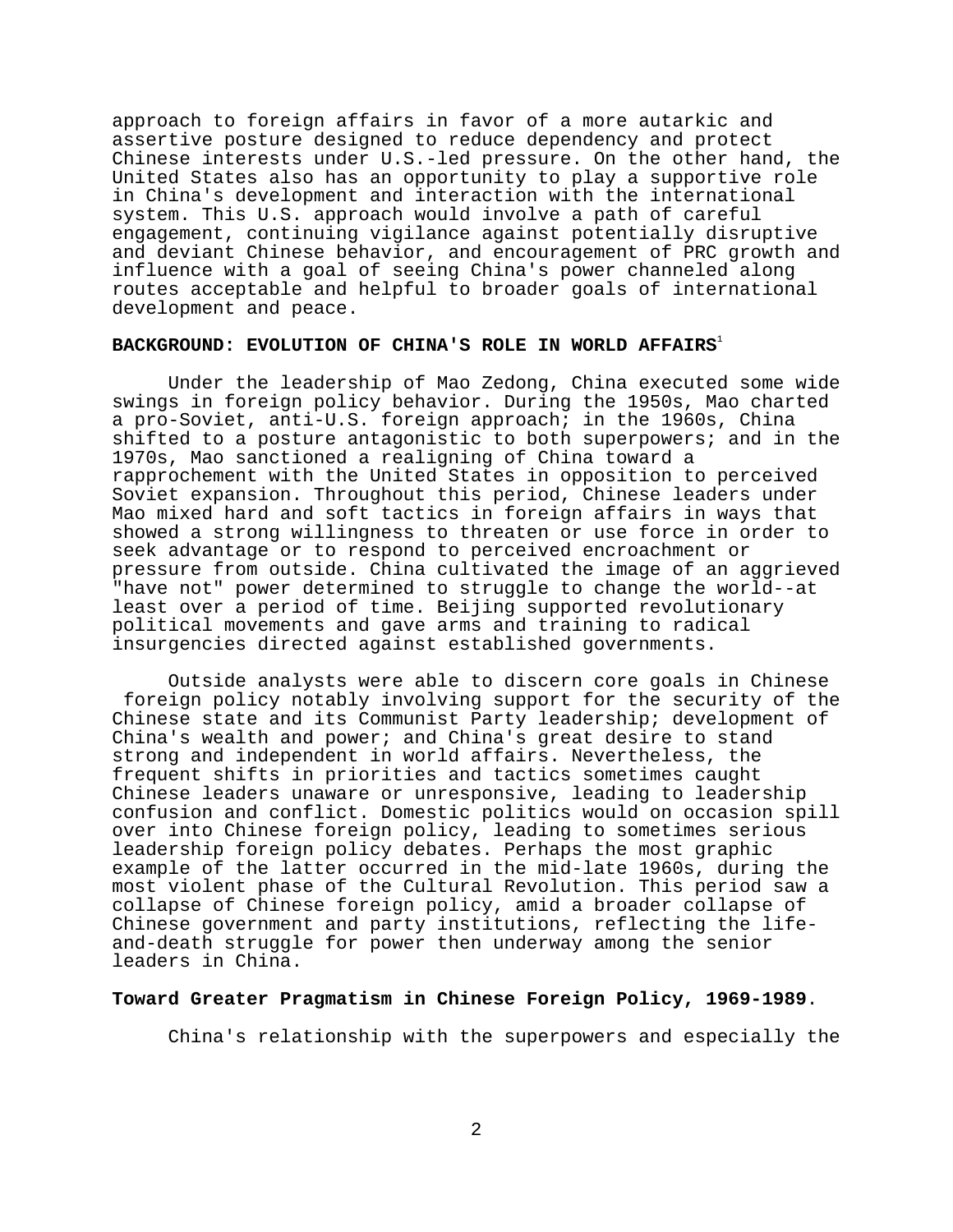Soviet Union remained at the heart of Chinese foreign policy through much of this period. In particular, Soviet power repeatedly impeded both China's efforts to expand its influence in Asian and world affairs, and its ability to secure China's broader foreign policy goals of security, independence and development.<sup>2</sup>

1969-76. During this period, China was only beginning to emerge from the violent domestic conflict and international isolation caused by the Cultural Revolution. The Soviet military buildup and the Sino-Soviet border clashes prompted a major reassessment in Chinese foreign policy that focused on countering the Soviet threat to Chinese security. As the United States was pulling back militarily from Asia under terms of the Nixon doctrine, Beijing saw an opportunity to work with this former adversary against Soviet pressure in Asia. It also used the opening to the United States to support China's broader effort to gain greater international recognition.

1976-80. The period began with the death of Mao, the purge of the Maoist "gang of four," and the rehabilitation of more pragmatic leaders led by Deng Xiaoping. Deng and his reformminded colleagues began a major economic and political reform effort designed to end the ideological struggles of the past and to improve the material well-being of the Chinese people.<sup>3</sup> In foreign affairs, they broadened the basis of China's interest in contacts with the West and the rest of the developed world from continued common anti-Soviet strategic concerns to include greater economic, technical, and other exchanges.

In the 1980s, Chinese leaders were generally pleased by the strong U.S.-led international response to the Soviet invasion of Afghanistan in December 1979. The election of Ronald Reagan and the buildup of U.S. military strength in the early 1980s were seen by Beijing as complementing similarly strong efforts against Soviet expansion by U.S. allies in Europe and Asia. As a result, China came to view Soviet expansion as held in check for the first time in over a decade--a trend that Beijing judged was likely to continue to pose difficulties for a USSR leadership already preoccupied with problems including leadership succession and deepening economic malaise.

Meanwhile, Chinese leaders began to reassess their close alignment with the United States in light of candidate Reagan's strong statements of support for Taiwan. In response, Beijing opted in 1981-82 for a more "independent" posture in foreign affairs that struck a favorable political chord in China and among Third World countries deemed important to China.

In the mid-1980s, with the rise to power of Mikhail Gorbachev and his reform-minded colleagues in the Soviet Union,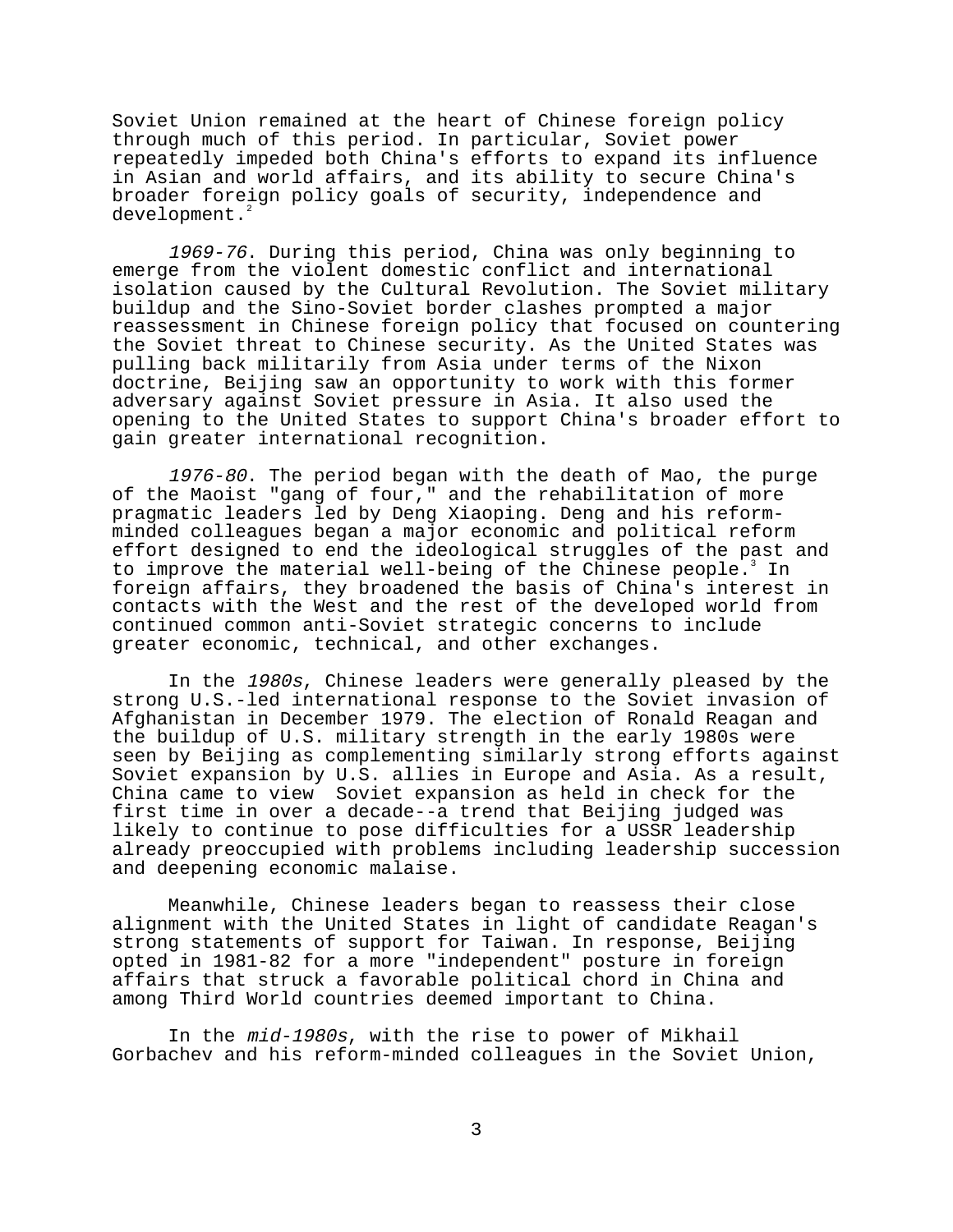China and the Soviet Union moderated past differences and appeared determined to improve political, economic and other relations. Leaders of both sides focused on problems of internal economic development and related political reform, and both were interested in fostering a stable, peaceful international environment conducive to such reform. Sino-Soviet ideological, territorial, and leadership differences of the past were less important. The two sides remained divided largely over competing security interests in Asia. Gorbachev began to meet Chinese interests in this area by starting to pull back Soviet forces from Afghanistan, Mongolia, and other places around China's periphery. Concurrently, Chinese military planners began to revise China's strategic plans. They downgraded the danger of Soviet attack and allowed for a major demobilization of Chinese ground forces.

The Soviet initiatives also dulled Chinese interest in cooperating closely with the United States and its allies and associates in Asia to check possible Soviet expansion or for other reasons. China's growing need for close economic and technical ties with these countries compensated to some degree for the decline in Chinese interest in closer security ties with them. Chinese leaders also wished to improve relations with the Soviets in order to keep pace with the rapid improvement of Gorbachev's relations with the United States and Western Europe. Otherwise, Chinese leaders ran the risk of not being considered when world powers decided international issues important to China.

# **Foreign Policy After Tiananmen**.<sup>4</sup>

The sharp international reaction to China's harsh crackdown on dissent after Tiananmen caught Chinese leaders by surprise. They reportedly had expected developed countries to move relatively swiftly back to China after a few months, but they had not counted on the rapid collapse of communism in Eastern Europe and the subsequent march toward self-determination and democratization throughout the Soviet empire, leading to the end of the USSR by 1991. Taken together, these unexpected events diverted the developed countries from returning to China with advantageous investment, assistance, and economic exchange; reduced China's strategic importance as a counterweight to the USSR; and posed the most serious challenge to the legitimacy of the Chinese communist regime since the Cultural Revolution.

In response, Beijing used foreign affairs to demonstrate the legitimacy and prestige of its communist leaders. High-level visits, trade and security agreements and other foreign policy means were used to enhance Beijing's image before skeptical audiences at home and abroad. As time went on, Chinese leaders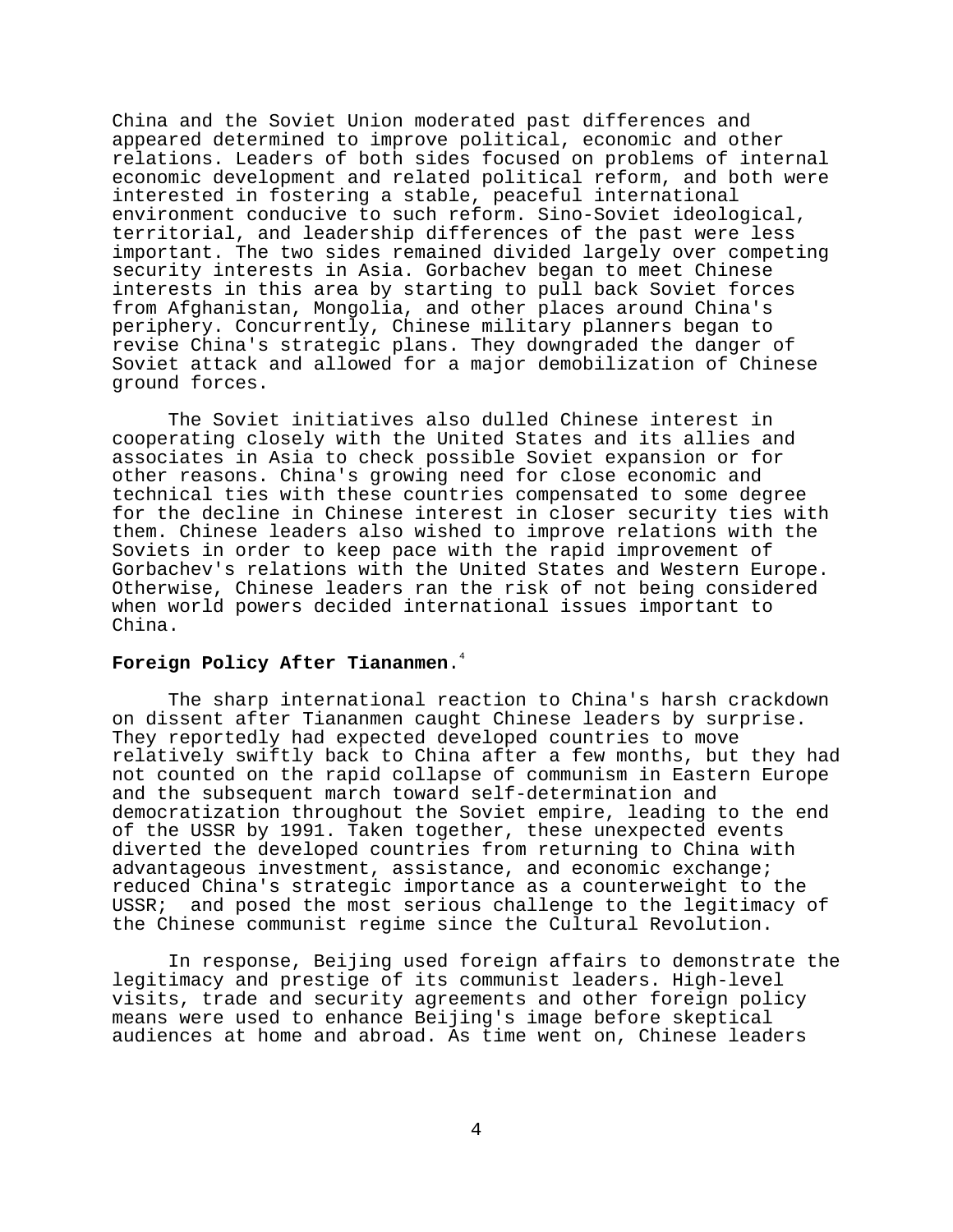managed to reestablish political stability. To do this, Chinese leaders gave higher priority to the resource needs of the military and public security forces. Meanwhile, economic growth began to accelerate sharply, especially in southern and coastal regions.

Recognizing the inability of communist ideology to support their continued monopoly of power, leaders in Beijing played up more traditional themes of Chinese nationalism to support their rule. Thus, U.S. and other criticisms of the communist system in China were portrayed not as attacks against unjust arbitrary rule but as assaults on the national integrity of China. They were equated with earlier "imperialist" pressures on China in the 19th and 20th centuries.<sup>5</sup>

Meanwhile, Deng Xiaoping's initiative in early 1992 forced other PRC leaders out of their hesitant approach to economic modernization after Tiananmen. Deng's call for faster growth and less impeded economic interchange with the outside world coincided with the start of an economic boom still underway on the mainland. Double digit annual growth rates caused inflation, dislocation and numerous social problems, but they clearly caught the attention of the outside world. Many of China's well-to-do neighbors like Hong Kong and Taiwan had already positioned themselves well in the post-Tiananmen period to take advantage of the rapid growth. They were followed rapidly by Western European and Japanese visitors and traders. U.S. business interest in the China market grew markedly from 1992 to 1994 and was credited with playing an important role in forcing the shift in Clinton administration policy linking U.S. most favored nation (MFN) treatment and China's human rights conditions.<sup>6</sup>

On specific issues in foreign affairs, Chinese leaders generally adhered to the logic underlying the pragmatic trend in Chinese foreign policy seen in the post-Mao period:

• Post-Mao Chinese communist leaders need to foster a better economic life for the people of China in order to legitimate and justify their continued monopoly of political power. These leaders cannot rely as Mao did on his enormous personal prestige as a successful revolutionary, or on the appeal of communist ideology: they have little of Mao's prestige, and the appeal of communist ideology is largely a thing of the past.

• China depends critically on foreign trade, and related foreign investment and assistance, for its economic development.

• China depends particularly heavily on its neighbors for aid, investment, and trade benefits, and on the United States to absorb its exports.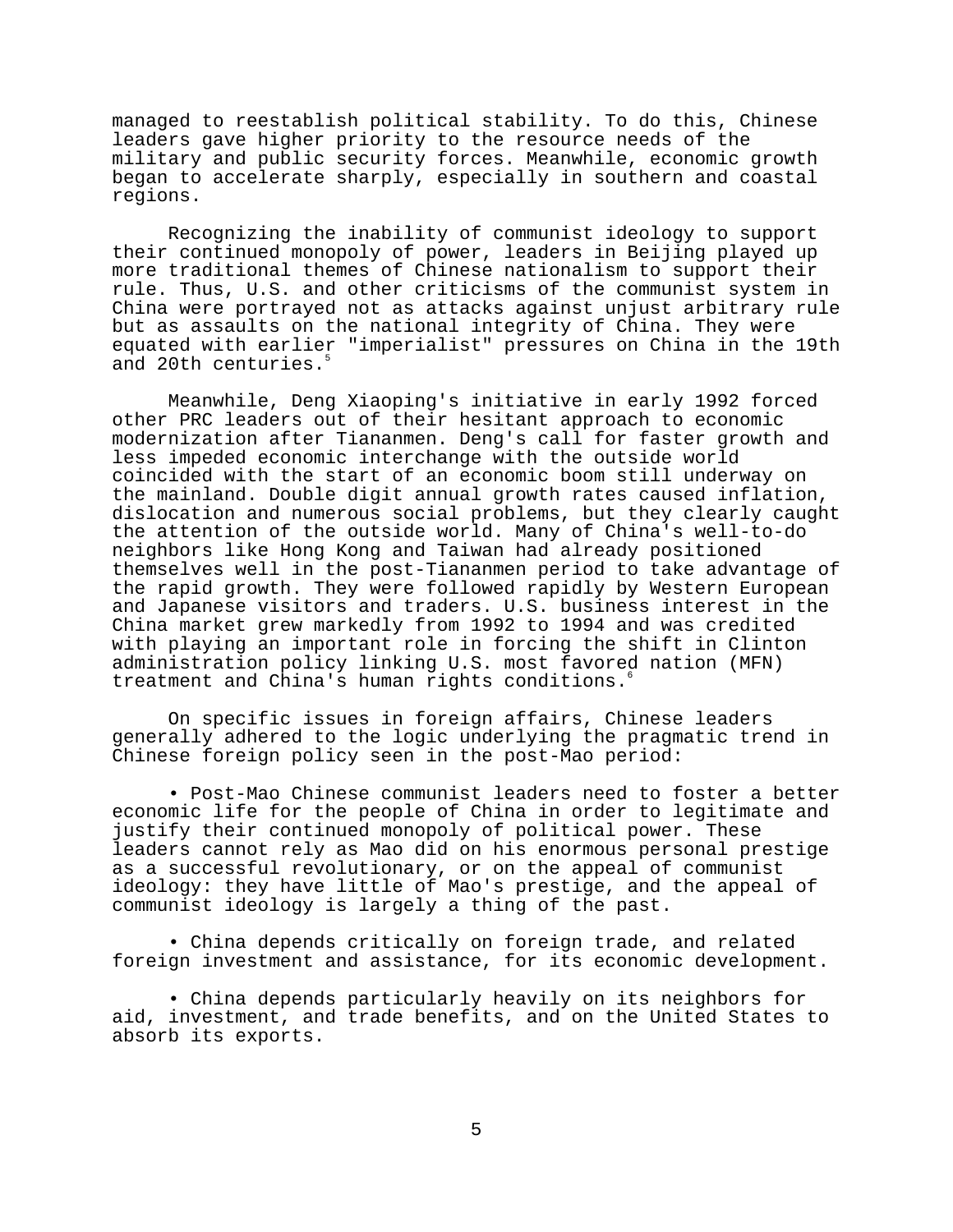• Therefore, to buttress their survival politically, post-Mao leaders emphasize their concern with maintaining a "peaceful" international environment which assures continued trade, investment, and assistance flows so important to Chinese economic well-being.

Thus, Chinese leaders put aside past ideas of autarky and self-reliance and allowed the Chinese economy to become increasingly integrated into the world economy. They sought to avoid dependence on any one power by encouraging broad competition. Beijing made efforts to meet the requirements of the United States and others regarding market access, intellectual property rights and other economic issues, and strove to become a member of the General Agreement of Tarriffs and Trade (GATT) and a founding member of the World Trade Organization (WTO). Chinese leaders duly accepted commitments and responsibilities stemming from their participation with such international economic organizations as the World Bank, the Asian Development Bank and the Asian Pacific Economic Cooperation (APEC) forum.

Chinese leaders remained sensitive on issues of national sovereignty and were less accommodating on international security issues. They did adjust to world pressure when resistance appeared detrimental to broader Chinese concerns. Examples included Chinese cooperation with the international peace settlement in Cambodia in 1991; Beijing's willingness to join the Non-Proliferation Treaty and to halt nuclear tests by the end of 1996 under an international agreement banning nuclear tests; China's willingness to abide by terms of the Missile Technology Control Regime (MTCR) and the Chinese leaders' reportedly helpful efforts to assist the United States in reaching an agreement with North Korea in October 1994 over the latter's nuclear weapons program. Beijing also endeavored to meet international expectations on other transnational issues like policing drug traffic, curbing international terrorism, and working to avoid further degradation of the world's environment.

It is easy to exaggerate the degree of Chinese accommodation to international concerns. Beijing's continued hard line against outside criticism of Chinese political authoritarianism and poor human rights record graphically illustrates the limits of Chinese accommodation. Continued Chinese transfer of sensitive military technology or dual use equipment to Pakistan, Iran and other potential flash points is widely criticized in the United States and elsewhere. And the Chinese political and military leaders are not reluctant to use rhetorical threats or demonstrations of military force in order to intimidate and deter those in sensitive areas like Taiwan, the South China Sea, and Hong Kong, who are seen by Beijing as challenging its traditional territorial or nationalistic claims.<sup>7</sup>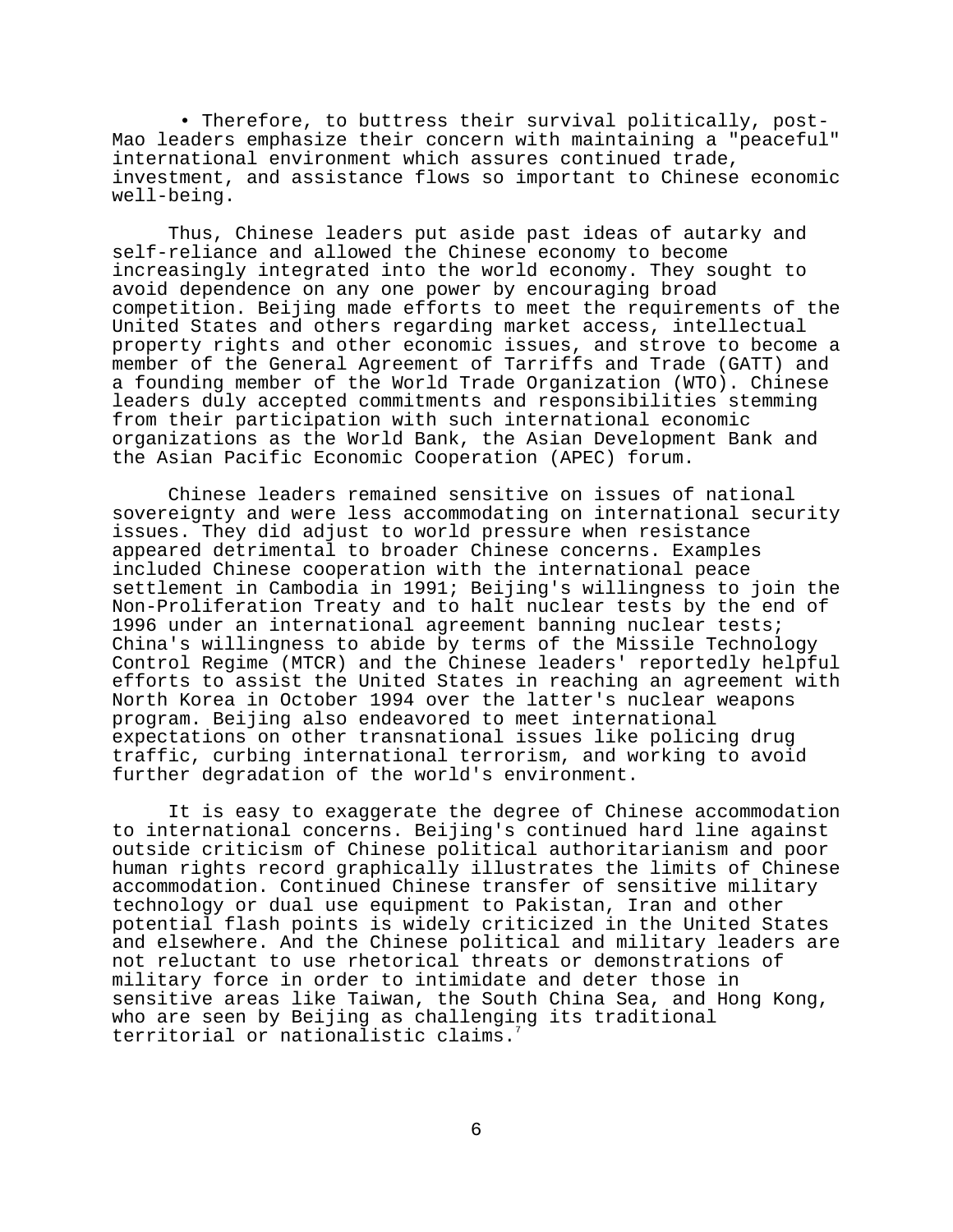In short, Beijing has been widely seen as accommodating pragmatically to many international norms not because such accommodation is seen as inherently in China's interest. Rather, Beijing is said to view each issue on a case-by-case basis, calculating the costs and benefits of adherence to international norms in each case. Thus, for example, Beijing saw by 1991 that maintaining its past support for the Khmer Rouge in Cambodia would be counterproductive regarding China's broader interests in achieving a favorable peace settlement in Cambodia and solidifying closer relations with the Association of Southeast Asian Nations (ASEAN) countries, Japan and the West--all of whom saw continued Chinese aid as a serious obstacle to peace. By the same token, the U.S.-led international moratorium on nuclear testing had reached a point in 1994 that Beijing had to announce its decision to stop nuclear testing by the end of 1996, and join a comprehensive nuclear test ban, or risk major friction in its relations with the United States, Japan, Western Europe and Russia.

Underlying the case-by-case approach is a rising sense of nationalism among Chinese leaders. Viewing the world as a highly competitive state-centered system, Chinese leaders remain deeply suspicious of multilateralisim and interdependence. Rather, they tend to see the world in more traditional balance-of-power terms, and therefore argue that the current world trend is more multipolar (i.e., a number of competing nation-states) than multilateral (a system where nation-states sacrifice their independence and freedom of maneuver for the sake of an interdependent international order).

At bottom, Chinese suspicions of many multilateral efforts center on the role of the United States and the other developed countries. These nations are "setting the agenda" of most such multilateral regimes. They are accused of doing so to serve their own particular national interests and to give short shrift to the interests and concerns of newly emerging powers like China. As a result, many leaders in China see U.S. and other efforts to encourage or press China to conform to multilateral standards on international security, human rights, and economic policies and practices as motivated at bottom by the foreign powers' fear of China's rising power, their unwillingness to fairly share power with China, and their desire to "hold down" China--to keep it weak for as long as possible.

## **ASSESSMENT AND PROSPECTS**

The above analysis of the international behavior of the PRC in recent years suggests several key themes.

-- Chinese leaders now see the security environment around China's periphery as less likely to be disrupted by a major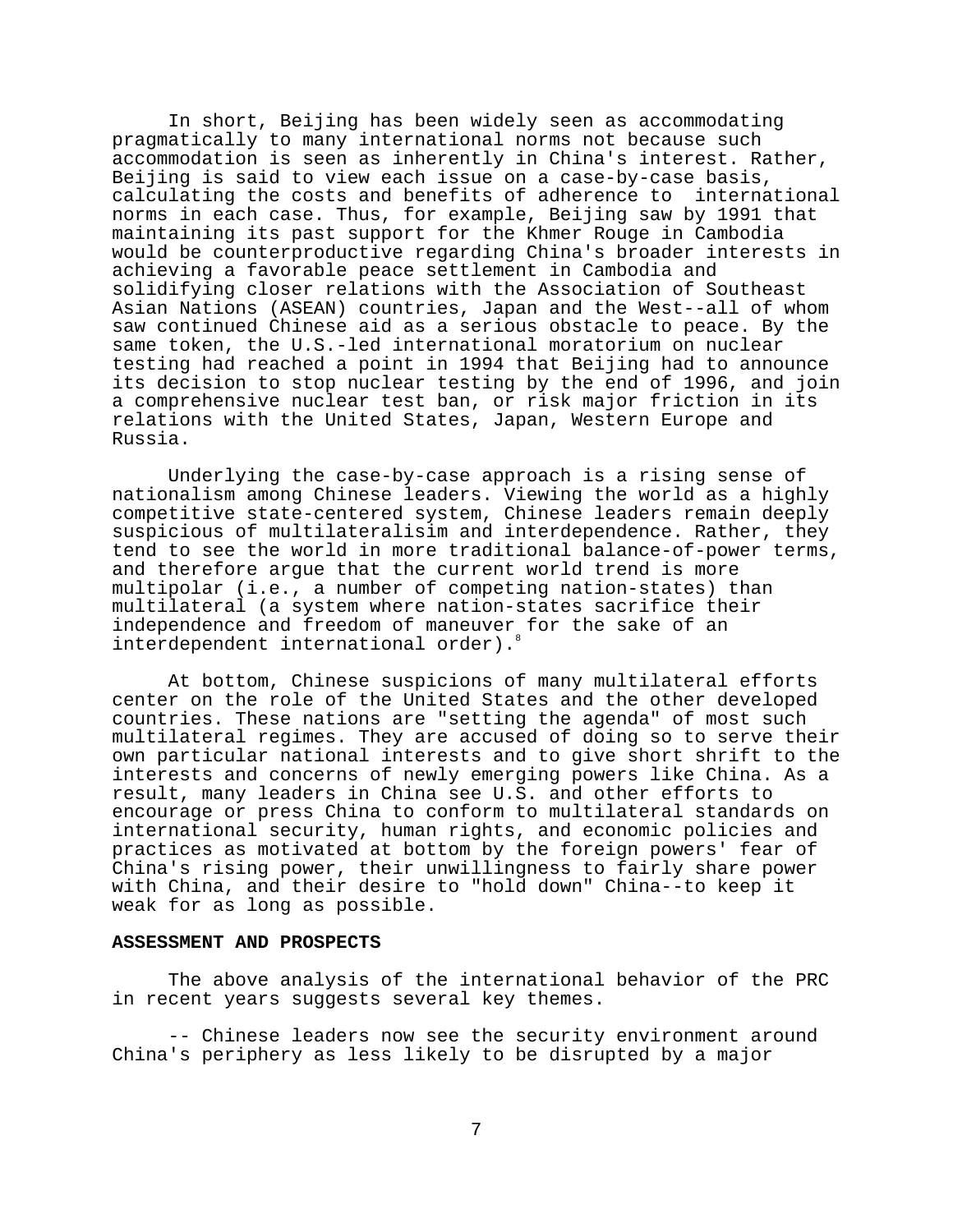international power than at any time in the past. Of course, the reduced big power military threat does not preclude danger posed by possible conflicts between China and its neighbors over territorial disputes or other issues that China itself might provoke. Nor does it automatically translate into growing Chinese influence in Asia or sanguine Chinese leadership attitudes regarding the evolving balance in Asia. Regional economic and military powers (e.g., Japan, Indonesia, India) are among leaders asserting their influence as East-West and Sino-Soviet tensions have ended.

-- Regional security trends are generally compatible with China's primary concern with internal economic modernization and political stability. So long as the regional power balance remains stable and broadly favorable to Chinese interests, it will not intrude on Beijing's recent effort to give pragmatic development of advantageous economic contacts top priority in its foreign affairs. At least some leaders in Beijing appear prepared to embark on a more assertive Chinese stance in the region presumably after China has achieved solid progress in its economic modernization program.

-- Ideological and leadership disputes have less importance for Chinese foreign policy than in the past. Although Chinese leaders could be divided between more conservative officials and those who are more reformist, the differences within the leadership over foreign affairs have appeared markedly less than they were during the Maoist period.

-- Reflecting the more narrow range of foreign policy choices present among Chinese leaders, Beijing's foreign policy has become more economically dependent on other countries, especially the Western aligned, developed countries, than in the past. Particularly as a result of the new openness to foreign economic contacts and the putting aside of Maoist policies of economic self-reliance, Beijing has come to see its well-being as more closely tied to continued good relations with important developed countries, notably Japan and the United States. They provide the assistance, technology, investment and markets China has needed to modernize effectively.

-- China's overall pragmatic adjustments in world affairs do not depend on just one or two leaders in China. Although Deng Xiaoping picked up senior foreign policymaking duties from Mao Zedong and Zhou Enlai, the policies followed have represented, in broad terms, an outline agreed upon among senior Chinese leaders who are advised and influenced by a wide range of experts and interest groups in China. Many of these groups have a strong interest in dealing pragmatically with world affairs. This has included particularly strong economic, technological and other interconnections between Chinese enterprises and interest groups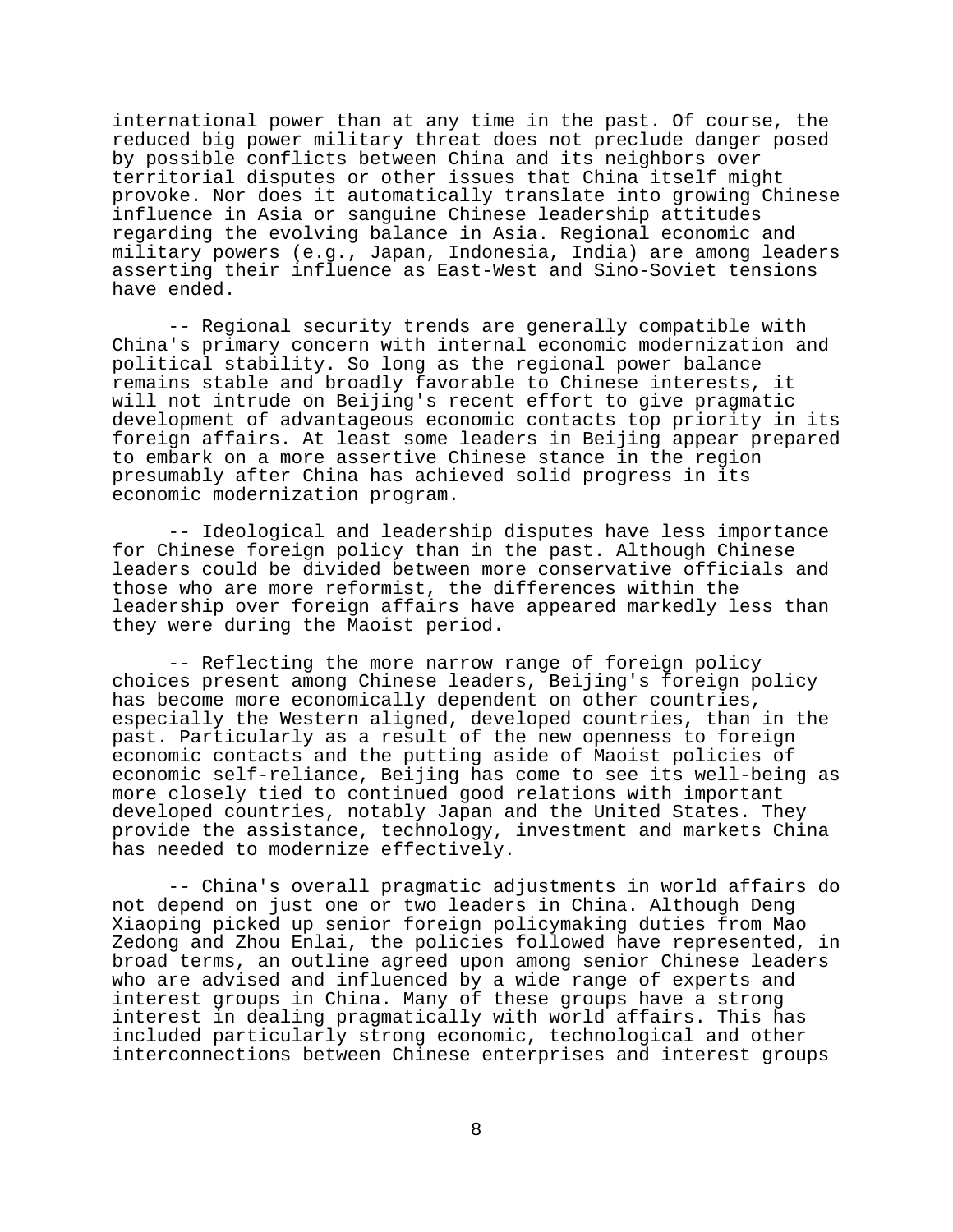and counterparts outside China. As a result, they are loathe to pursue autarkic, confrontational or provocative policies that could jeopardize their particular concerns, as well as China's economic progress in an increasingly interactive world. A substantial segment of the Chinese leadership does remain suspicious of U.S. pressure and very sensitive regarding issues of national sovereignty.

The outlook for Chinese foreign policy over the next 5-10 years remains uncertain. Optimists in the West tend to extrapolate from the pragmatic trends seen in Chinese foreign policy behavior since the death of Mao and the rise of pragmatic nation-building policies of Deng Xiaoping. They argue that the logic of post-Mao foreign policy will continue to drive Chinese leaders in directions of greater cooperation, accommodation and interdependence with the outside world, and especially China's neighbors and the advanced developed countries led by the United States. According to this view, as China becomes economically more advanced, it will undergo social and eventually political transformation, that will result in a more pluralistic political decisionmaking process in Beijing that will act to check assertive or aggressive Chinese foreign actions or tendencies. Moreover, as Beijing becomes more econom- ically interdependent on those around China and the advanced developing countries, it will presumably be less inclined to take aggressive or disruptive actions against them.

Proponents of this view see ample evidence at present to support their opinion. They cite, for example, the fact that PRC leaders continue to give top priority to economic development rather than military expansion or political assertiveness; that PRC leaders have been increasingly flexibile in accommodating international economic norms in order to benefit from the international economic system; and that PRC leaders have also shown more flexibility in dealing with sensitive security and political issues through multilateral organizations like the Asean Regional Forum and through bilateral talks and exchanges with other countries.

Pessimists in the United States and elsewhere in the West are more inclined to focus on the strong nationalistic ambitions and intentions of the Chinese leaders. They are often struck by the strong nationalistic views of at least a segment of PRC leaders in the past 2 years who voice deep suspicion of U.S. pressures directed against China. These Chinese leaders see these U.S. pressures and other U.S. policies, such as support for Taiwan, as fundamental challenges to China that must be confronted and resisted.

In the past, Chinese nationalistic ambitions ran up against, and were held in check by U.S.-backed military containment or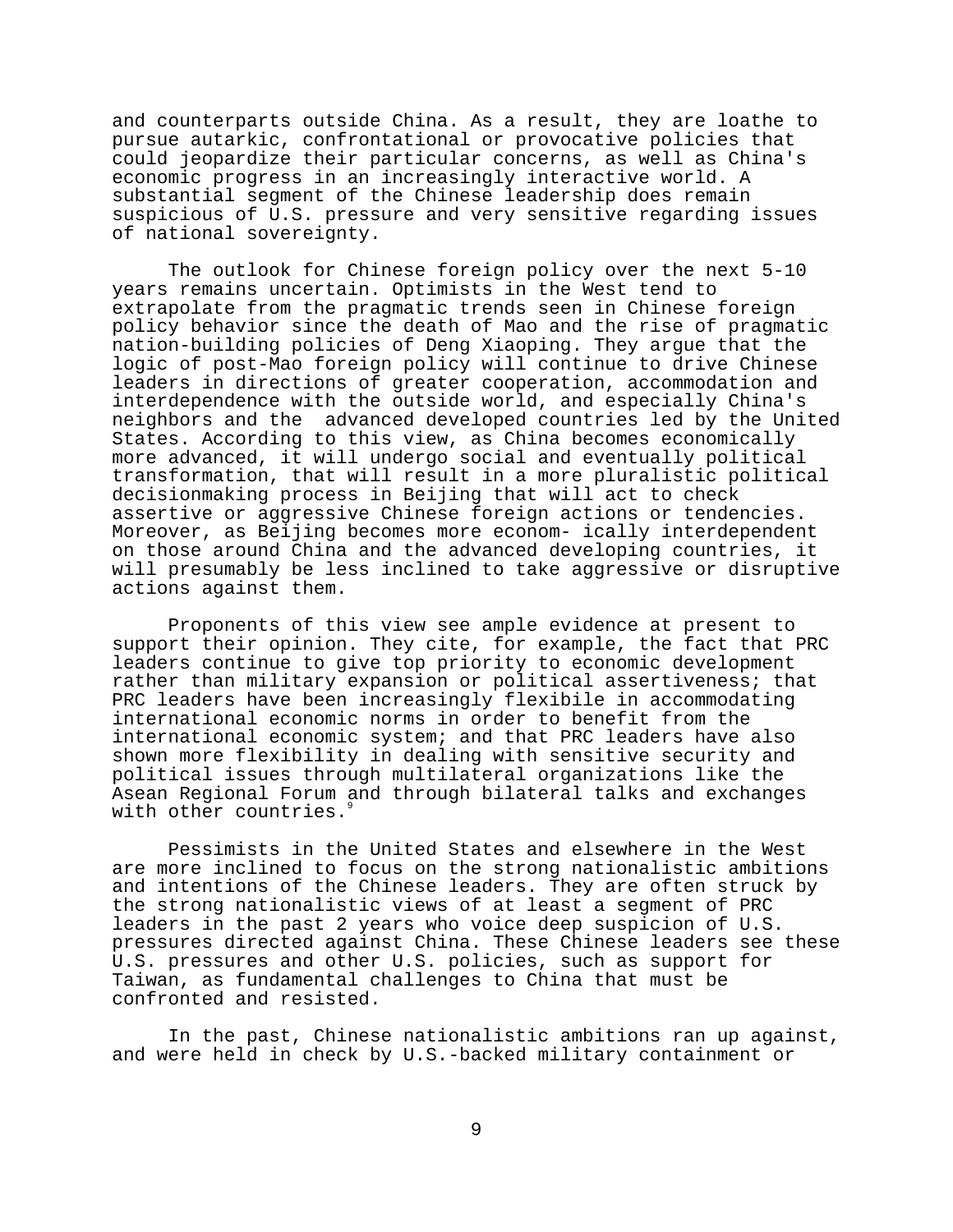Soviet-backed military containment. Later, Beijing's need for advantageous foreign economic interchange to support economic development at home, and thereby legitimate continued communist rule in China, caused it to curb assertive, nationalistic behavior abroad. But the pessimists believe that Beijing has now or will soon reach a point of economic development where it will no longer need to cater so much to outside concerns. For example, the government in Beijing may have reinforced its political legitimacy by its record of material progress in recent years. And China's economy has become such a magnet for foreign attention that the Sino-foreign tables could be reversed--that is, foreign countries now will feel an increasing need to accommodate China or risk being closed out of the booming China market, rather than China feeling a need to accommodate foreign interests.<sup>10</sup> China is now widely acknowledged as a world-class economic power and possibly a nascent superpower. None of this is unrecognized by China's leadership.

Whether China will follow the path of the optimists or pessimists, or some other future course, will depend heavily on two sets of factors:

 • Internal--political stability and the course of economic and political performance;

• External--the interaction of Chinese relations with key states around its periphery and Chinese adjustment to international trends in the so-called "new world order."

# **Internal Variables**.

Developments inside China that could cause a shift from pragmatism to a more assertive and disruptive emphasis on nationalism in Chinese foreign policy are:

• A major economic failure or change in political leadership. These could prompt Beijing leaders to put aside their current approach to nation-building and adopt a more assertive foreign policy; this could be accompanied by harsher reactions to internal dissent and to Western influence in China;

• The achievement of such a high level of economic success and social-political stability that Chinese leaders would feel confident that China was strong enough to pursue its interests in the region and elsewhere with less regard for the reaction or concerns of other countries.

Some have argued that it might be good for Asian and world stability if China continued to make progress toward economic modernization, but failed to achieve full success.<sup>11</sup> Under these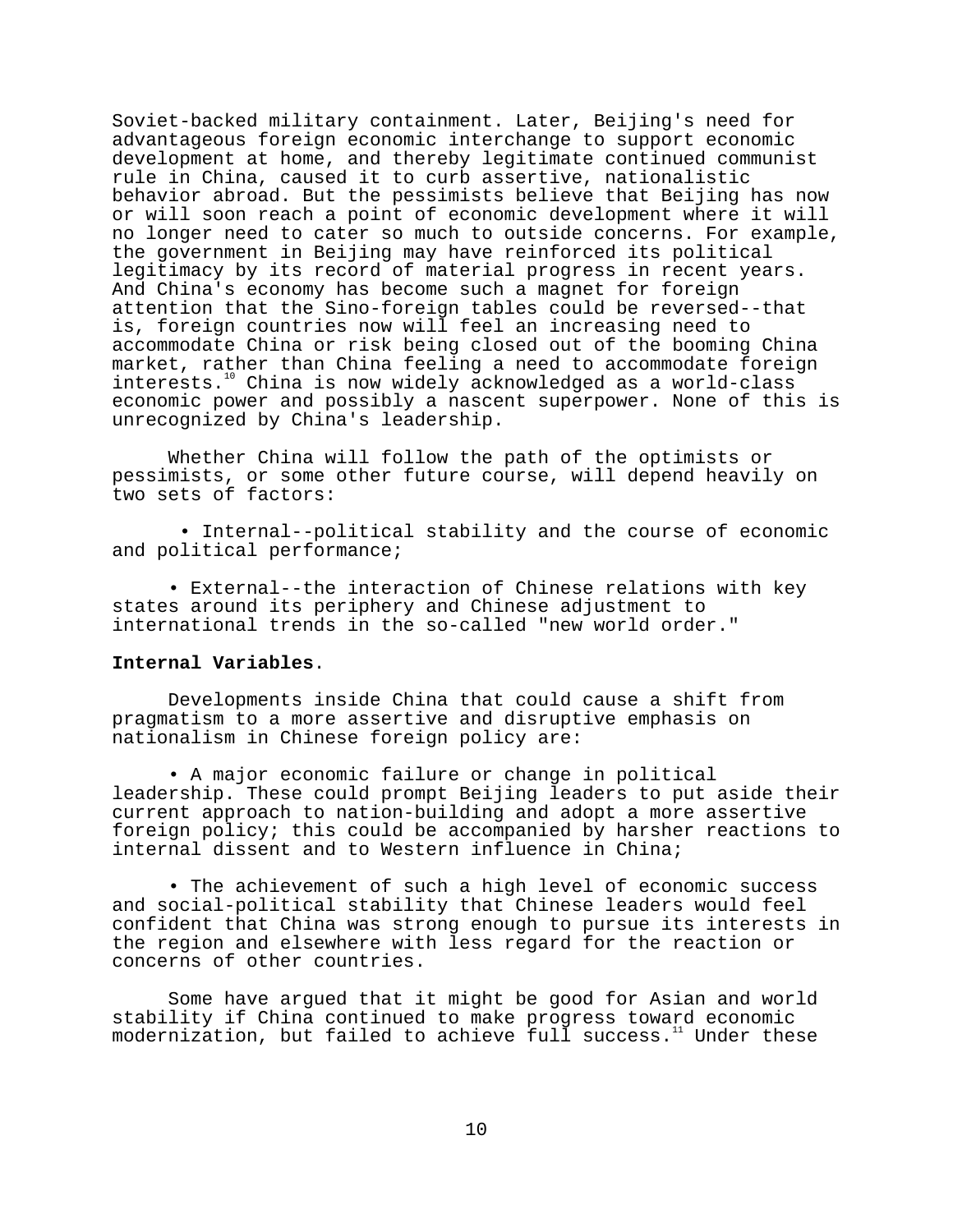circumstances, Beijing leaders would likely continue to see their interests as best served by pursuing a moderate, conventional nation-building program. They would likely remain preoccupied with the difficulties of internal modernization and would not achieve the level of success that would allow for a more forceful policy in Asian and world affairs for some time to come.

An examination of variables governing China's development and reform efforts suggests that Beijing appears to face such future prospects. Beijing leaders are unlikely to achieve fully their current development objectives for some time because of significant economic constraints, the complications from efforts to implement proposed reforms, and leadership and political instability. Major short-term economic constraints include an inadequate transportation system, insufficient supplies of electric power, an expanding government spending deficit, moneylosing state enterprises, and a shortage of trained personnel. Long-term impediments include growing population pressure, the difficulty of obtaining enough capital to develop available energy resources and general industry, and the slowdown of agricultural growth after the rapid advances in the recent past.<sup>12</sup>

Reflecting these and other important constraints, the Chinese leadership at present continues to delay some changes in prices and economic restructuring because it fears they would have serious consequences for Chinese internal stability. Such changes can trigger inflation and cause hoarding. Closing inefficient factories forces workers to change jobs and perhaps remain unemployed for a time. Decentralized economic decisionmaking means that local managers can use their increased power for personal benefit as well as for the common good. The result of these kinds of impediments has been a zig-zag pattern of forward movement and slowdown in economic reforms.

The problems of political stability focus on leadership succession--as principal leader Deng Xiaoping's health slowly fades--and the difficulty Beijing has in trying to control students, workers, and others demanding greater accountability, less corruption, or other steps that would curb central authority. The repeated political difficulties over the results of the economic reforms and political measures continue to demonstrate the volatility of politics in China.

Of course, the widely publicized difficulties of the reform efforts sometimes obscure their major accomplishments and the political support that lies behind them. Reflecting the rapid economic growth in China over the past 17 years, the constituency favoring economic reform includes representatives of coastal provinces, enterprise managers, prospering farmers, many intellectuals, and technically competent party officials. The major alternatives to current policies (e.g., Maoist self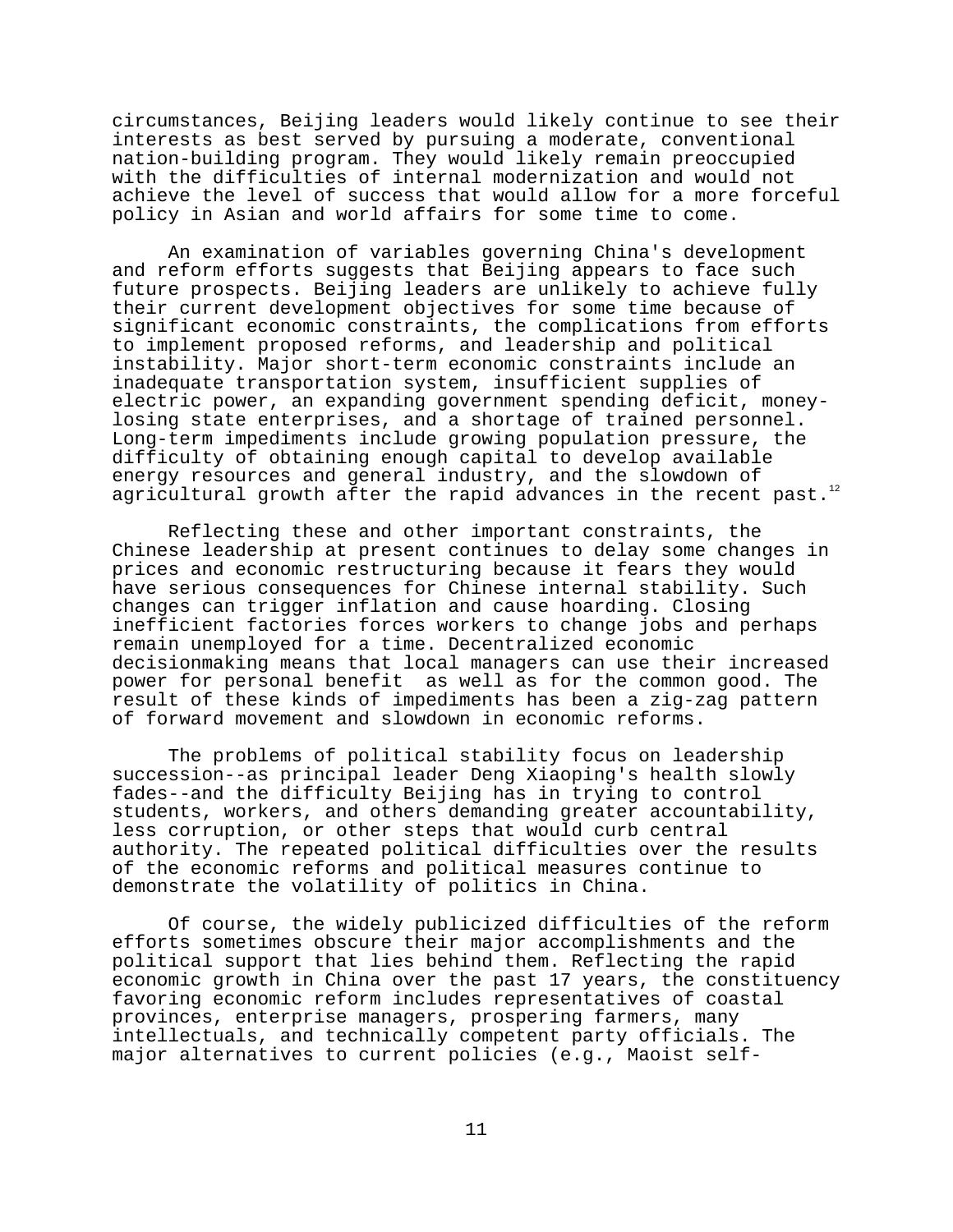reliance, Soviet-style central planning) have been tried in the past and have been found wanting. Some of the followers of purged party leader Zhao Ziyang provided an alternative favoring greater political as well as economic reform, but thus far no leader has emerged with a program with viable support or constituency able to lead China in a direction markedly different than the current Communist Party-led development effort. Thus, on balance, it appears likely that Beijing will remain focused on economic reform while stressing the need for political stability, even in the event of strong leadership and political disputes and economic complications in the next few years. Nevertheless, analysts are sometimes concerned about what they see as Chinese assertiveness in the post-Cold War order in Asia.

## **External Relations**.

The foreign powers around China's periphery and those who have an important role to play regarding Chinese interests in international organizations, trade and global issues could influence the course of China's future in several ways. Some may adopt policies on issues sensitive to Beijing that would prompt Chinese leaders to subordinate pragmatic interests for the sake of protecting Chinese territorial or other national claims. Most notable in this regard are outside challenges to China's claims to disputed territories. In the case of Taiwan, for example, if the leaders in Taipei were to formally declare independence from the mainland, Beijing might be hard put not to follow through on its repeated pledge to use force to stop such a development. And in the case of disputed claims to islets in the South China Sea, Chinese naval forces could be expected to respond promptly to any effort by Vietnam or others to expand their territorial holdings by force.

On global economic issues, there is uncertainty as to how far the Chinese government will go in compromising with or retaliating against the United States and others unless China is allowed expeditiously to enter the WTO.<sup>13</sup> What is clear, however, is that a major shift toward protectionism among the developed countries would clearly undermine the basis of China's export-led growth. It could lead to a major shift in China's foreign policy, away from continued cooperation with the developed countries. By the same token, if foreign powers were to appear to "gang up" against China and impose sanctions because of PRC arms exports, human rights or other policies, this, too, might prompt a serious Chinese reevaluation of the costs and benefits of cooperation with the international status quo.

In contrast to those who argue against heavy or provocative external pressure on China are those who argue against the dangers of appeasement or weakness in the face of China's growing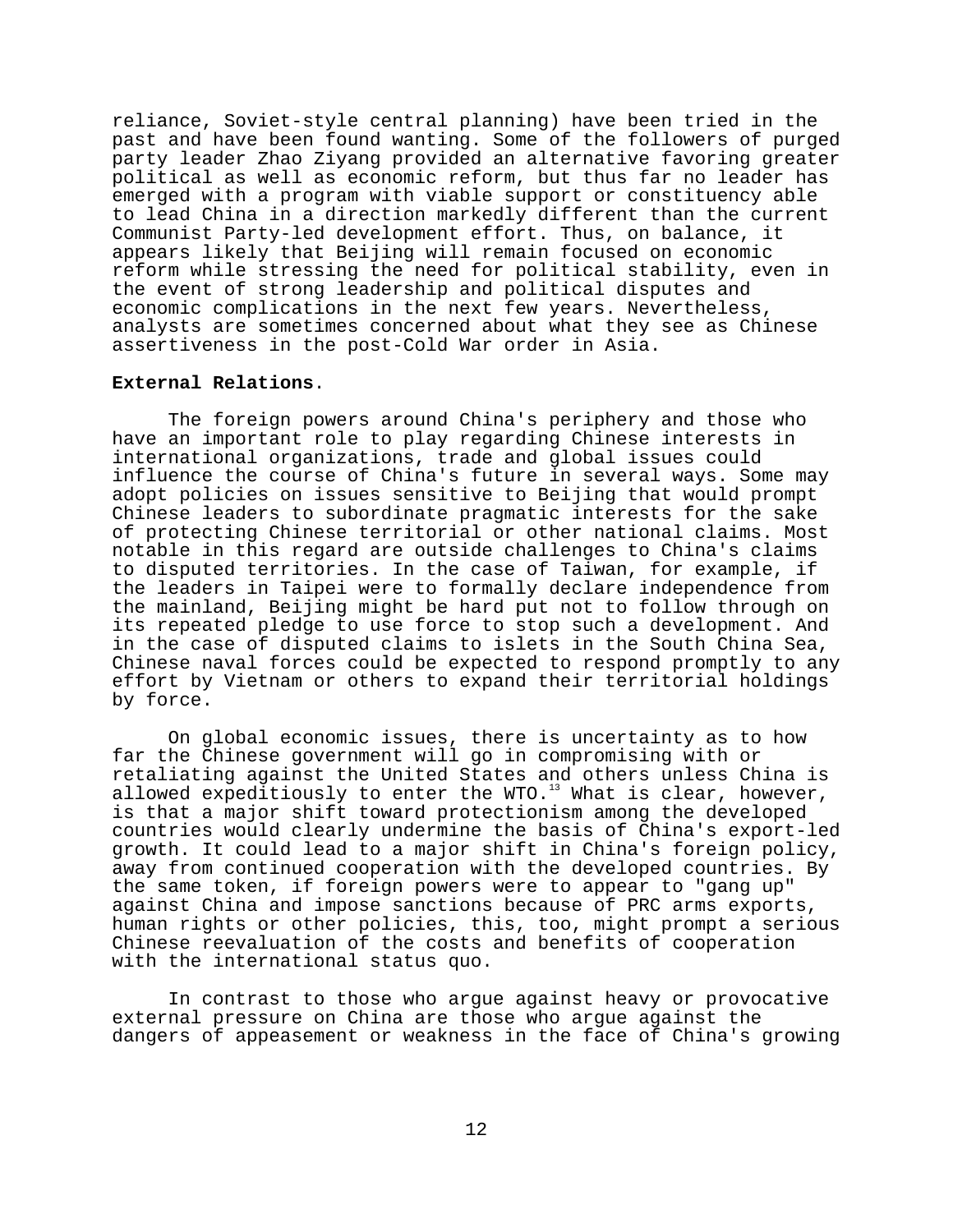strength. Even those who want foreign countries to "engage" closely with China often add that this must be done from a firm position. As a recent Trilateral Commission Study concluded,

a cooperative approach may not elicit a constructive Chinese response . . . the strength and prosperity of the Trilateral Countries--not their weakness--generate Chinese respect. Such classic considerations as balance of power, realism and a keen sense of Trilateral interests must also govern Western and Japanese thinking about China.

Before reviewing specific areas of Chinese-foreign interaction, it is useful to review some generalizations regarding the post-Cold War world system that affect Chinese actions and those nation-states and others who interact with China. These generalizations include the following:

• The international political system is characterized by multipolarity among several power centers rather than the U.S.- Soviet bipolar order that prevailed during the Cold War.

• Trends toward democracy, free-markets and interdependence are growing. Tightly controlled economic and political state systems unwilling to interact openly with the outside world are anachronistic and in decline.

• Most leading states (e.g., United States, Japan, European Union countries, China, Russia) are preoccupied with domestic economic development and domestic politics. There are few strongly internationally focused leaders on the current world scene.

• Economic issues have new importance now that security concerns have been reduced with the demise of the Cold War.

• Other transnational issues have grown in importance including concerns regarding enviromental conditions, human rights, proliferation of weapons of mass destruction, health, drugs and terrorism.

• Technology and communications have spread widely knowledge about issues in international affairs and have made it more difficult for elites to control foreign policy decisionmaking. In general, more inclusive, pluralistic approachs are required in order to establish lasting foreign policies that will be supported over time by the better informed and more involved peoples of individual countries.

The Former Soviet Union. The military threat posed to China by the Soviet Union was downgraded substantially by PRC leaders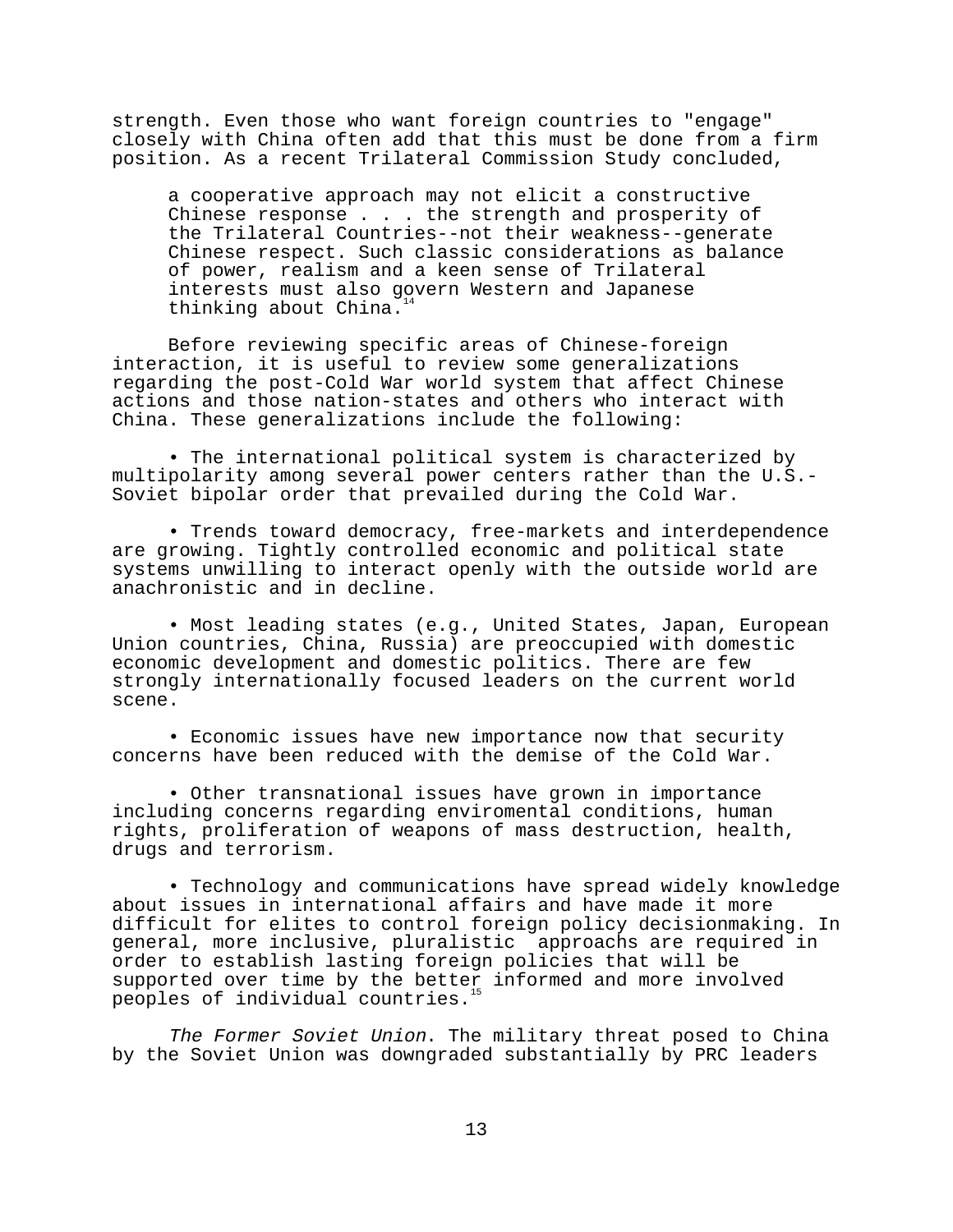in the 1980s and is now not of major immediate importance. Indeed, at no time in the past has the PRC been so free from great power military pressure and threat. Russia, the newly emerging central Asian countries, and the new Mongolia do not pose a substantial national security threat to China over the near term. Beijing can relax its military guard against them.

Instability in these areas could pose a danger to China's desire to maintain firm control of minority populated areas along the inland frontier of China. The collapse of communism in the USSR has also put pressure on PRC leaders to justify their continued efforts to legitimate the Chinese Communist Party as one of the few remaining ruling communist parties in the world. Meanwhile Russia does provide some opportunity for the PRC to acquire weapons and advanced technology to advance the wealth and power of China.

Japan, Korea. $16$  China's relations with Japan and Korea likely will continue to reflect the delicate balance of often conflicting economic and security concerns. Japan seems likely to follow policies over the next few years conducive to China's continued preoccupation with economic development. Thus, the Japanese appear likely to continue to rely on the United States for security support and to use their economic might and slowly growing military power to foster greater economic development and peace in Asia. Japan remains China's major source of foreign assistance and advanced technical equipment.

As part of its more relaxed stance regarding Soviet policy in Asia, Beijing muted or reversed past vocal support for greater Japanese defense efforts, the U.S.-Japan security treaty and the U.S. military presence in Japan. It also muffled public support for Japanese claims to the so-called Northern Territories, islands north of Hokkaido that have been occupied by Moscow since World War II.

Indeed, as the perceived danger of Soviet military expansion subsided, some official Chinese pronouncements and popular demonstrations registered sharply critical views of Japan's growing role in Asian affairs. Some warned bluntly about the danger of revived Japanese militarism; criticized U.S. encouragement of greater Japanese military spending; and sharply attacked alleged Japanese efforts to "infiltrate, control and exploit" the Chinese and other Asian economies. Other, more sophisticated Chinese views also registered concerns over alleged expanding Japanese efforts to use economic-backed power to gain political and economic influence in parts of Asia considered sensitive by China. In particular, some Chinese officials expressed concern that Japan would use improved trade and aid relations with Vietnam, Laos, and Cambodia to build strong influence there as the war in Cambodia is settled. At bottom,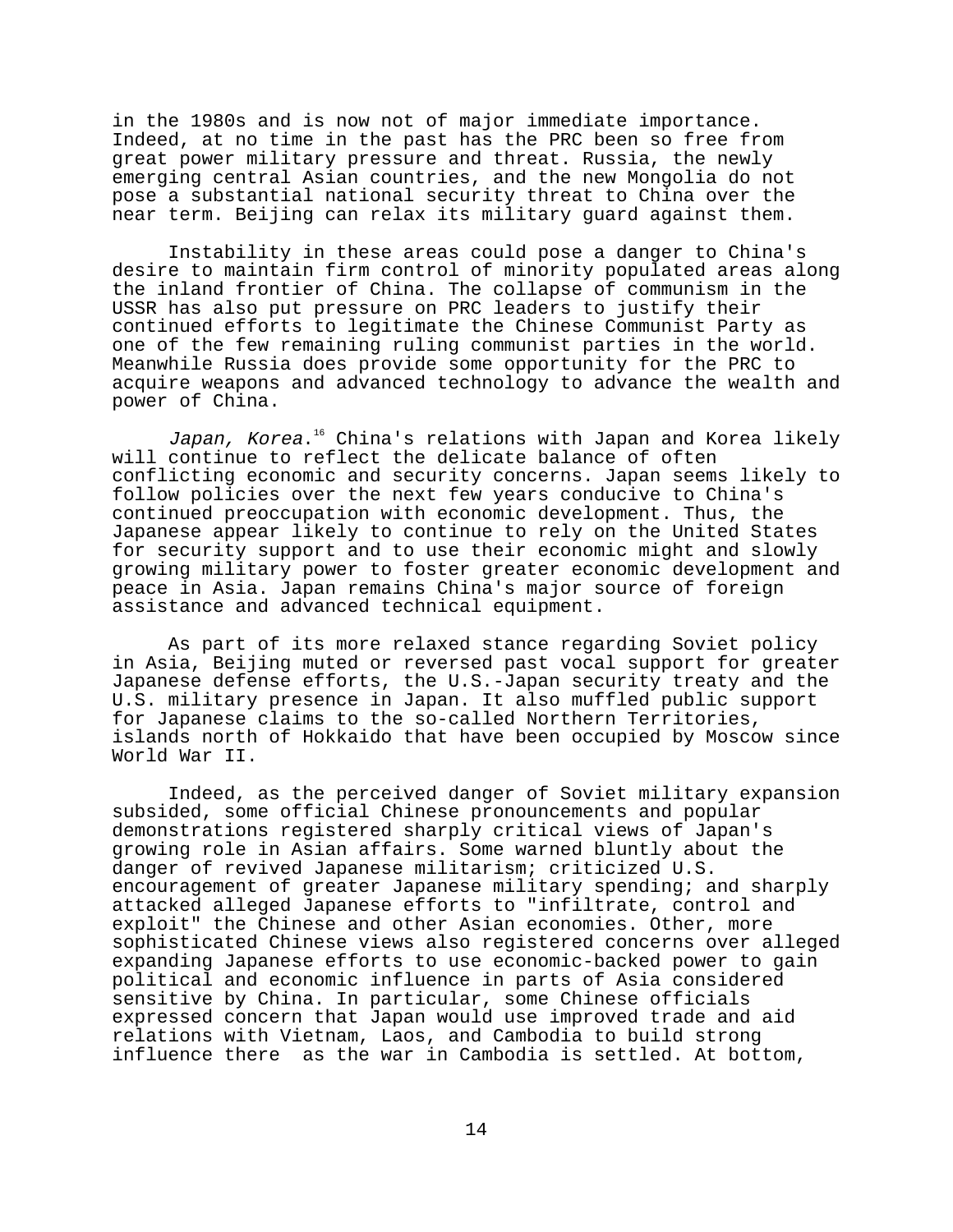however, Chinese leaders have been loathe to allow such concerns to interfere substantially with China's interest in encouraging greater trade, investment and assistance from Japan.

 In Korea, Beijing has worked since the mid-1980s to reduce tensions associated with the dangerously volatile military confrontation between North Korea and U.S.-backed South Korea. It has seen the tense arms race on the peninsula working against Chinese interests. Thus, in the 1980s, the USSR used its ability to provide advanced fighter aircraft and other equipment China could not provide in order to gain greater influence in Pyongyang. Military confrontation also increased the risk of a conflict which could pit China (an ally of North Korea) against its main economic partners in the United States and Japan (supporters of South Korea). The North-South split in turn slowed Chinese efforts to open greater economic exchanges with economically dynamic South Korea. China has made considerable progress in trade relations with South Korea. But Beijing hesitated to move faster in exchange with South Korea for fear of alienating North Korea. The Chinese were especially sensitive since North Korea's leadership situation has been unstable while the country appears to be trying to develop weapons of mass destruction, notably an atomic bomb.

Over the longer term, some Chinese observers worry about the implications of Korean reunification. Some see a reunified Korea as a hedge against emerging Japanese power, but others worry about scenarios in which Japan would come to dominate the peninsula in opposition to China's influence there. They also worry about the economic and security challenges a reunified, possibly nuclear armed Korea would pose in its own right.

Taiwan, Hong Kong.<sup>18</sup> Beijing's main political concern regarding Taiwan has been to check the possible emergence of "separatist" political tendencies on the island that would challenge the long-standing position of "one China" held by the Communists on the mainland and the Nationalists on Taiwan. At present, movement toward de jure political independence of Taiwan is held in check by Nationalist leaders in Taipei, who continue to adhere to the "one China" principle for practical and ideological reasons, and by the growth in trade and people-topeople contacts between the island and the mainland since 1987, when Taipei dropped formal opposition to Taiwan residents visiting the mainland for family reunions and other humanitarian reasons.

Beijing's concerns about separatist trends on Taiwan are not unfounded. Taiwan's rapidly growing economy has pushed per capita income to over 20 times that of the mainland. The recent relaxation of authoritarian political and other controls in Taiwan stands in contrast to Beijing's crackdown on political and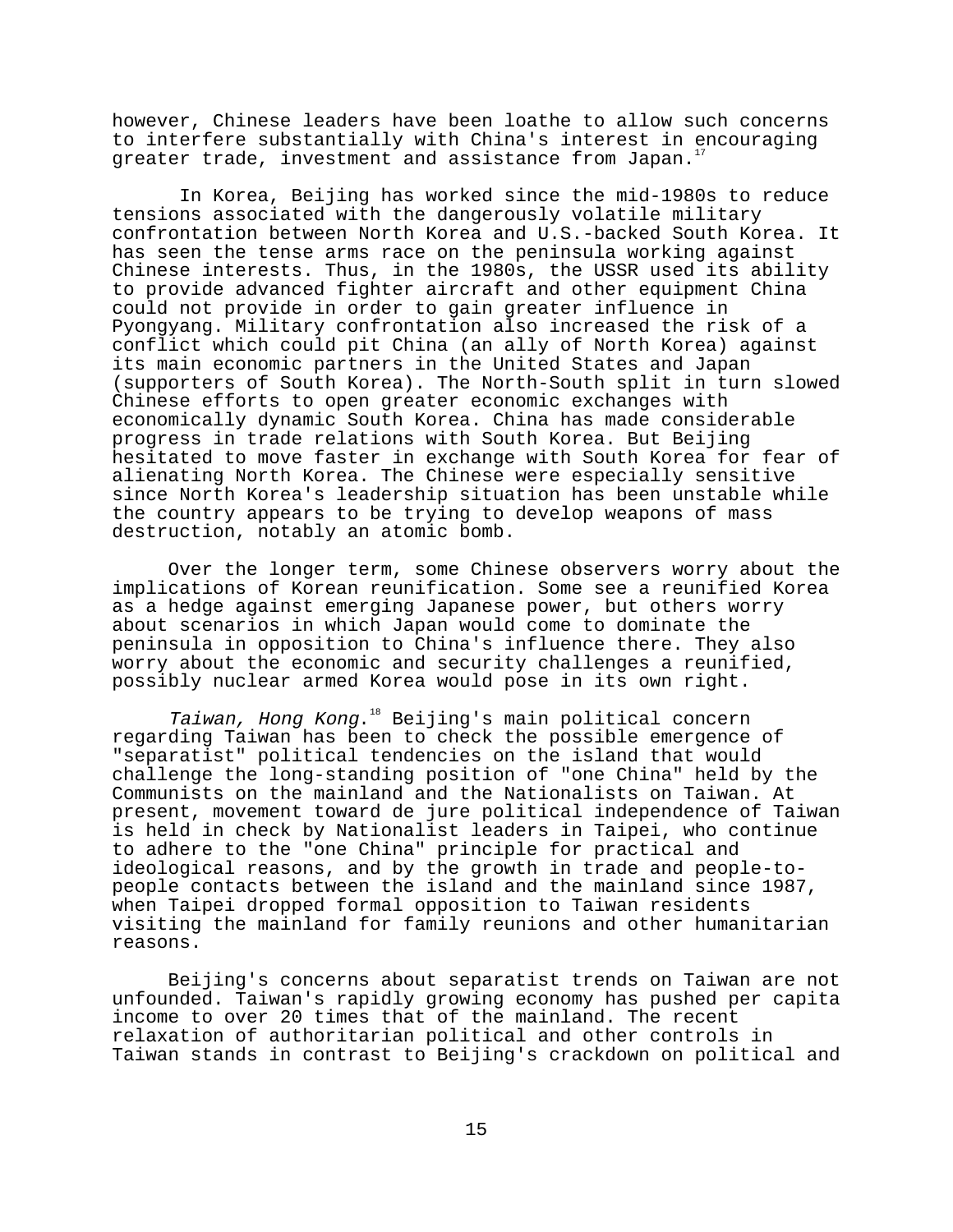intellectual dissent. The opposition party in Taiwan advocates the right of the people of Taiwan to determine their political future--including political independence. (The party's stance enjoys some support from U.S. officials in Congress, although the U.S. Administration repeatedly affirms its support for "one China.")

The Nationalist leaders in Taiwan have modified their past rigid adherence to their claim to be leaders of the legitimate government of all of China. Under the rubric of "flexible diplomacy," they now publicly pursue possible diplomatic arrangements that would continue to recognize the principle of "one China," but would also recognize that there are two competing governments in China. This "one China--two governments" or "one China--two areas" stance has been condemned by Beijing officials as an effort to garner international recognition of Taiwan's separate identity from the mainland.

Beijing's concerns over Taiwan are linked to its management of the return of Hong Kong to Chinese sovereignty in 1997. Beijing has held up the "one country--two systems" model it created in the 1984 Sino-British agreement calling for Hong Kong's reversion as a model for Taiwan's reunification with the mainland. The credibility of Beijing's promise to allow autonomy in Hong Kong after 1997 plummeted as a result of its handling of student-led demonstrators in China in mid-1989. It was unclear what the longer term effects of the crisis would be on the stability and prosperity of Hong Kong although the economy in Hong Kong improved along with that of the Chinese mainland in the 1990s. If Beijing grossly mismanages the Hong Kong situation, resistance in Taiwan to any sort of union with the mainland could grow. Beijing also has an important economic stake in Hong Kong, which is China's main trading partner and its main source of foreign exchange and investment. Although there is more uncertainty than ever as to what Hong Kong residents will do as 1997 approaches, one view among those who plan to stay in the territory after reversion appears to be a wish to avoid confrontation with Beijing. These individuals appear determined to make the best of the situation by encouraging Beijing to see China's interests served best by leaving Hong Kong with as much autonomy as possible.

Indochina, Southeast Asia. $19$  As the Vietnamese withdrew forces from Cambodia in the late 1980s, China focused strong efforts to insure that a peace agreement in Cambodia would guarantee complete Vietnamese military withdrawal and the establishment of a new government in Phnom Penh that was not dominated by the Vietnamese. The collapse of the USSR increased Vietnamese incentives to accommodate China over Cambodia and other disputes, and China was ready to reciprocate in the interests of securing its southern boundary and playing a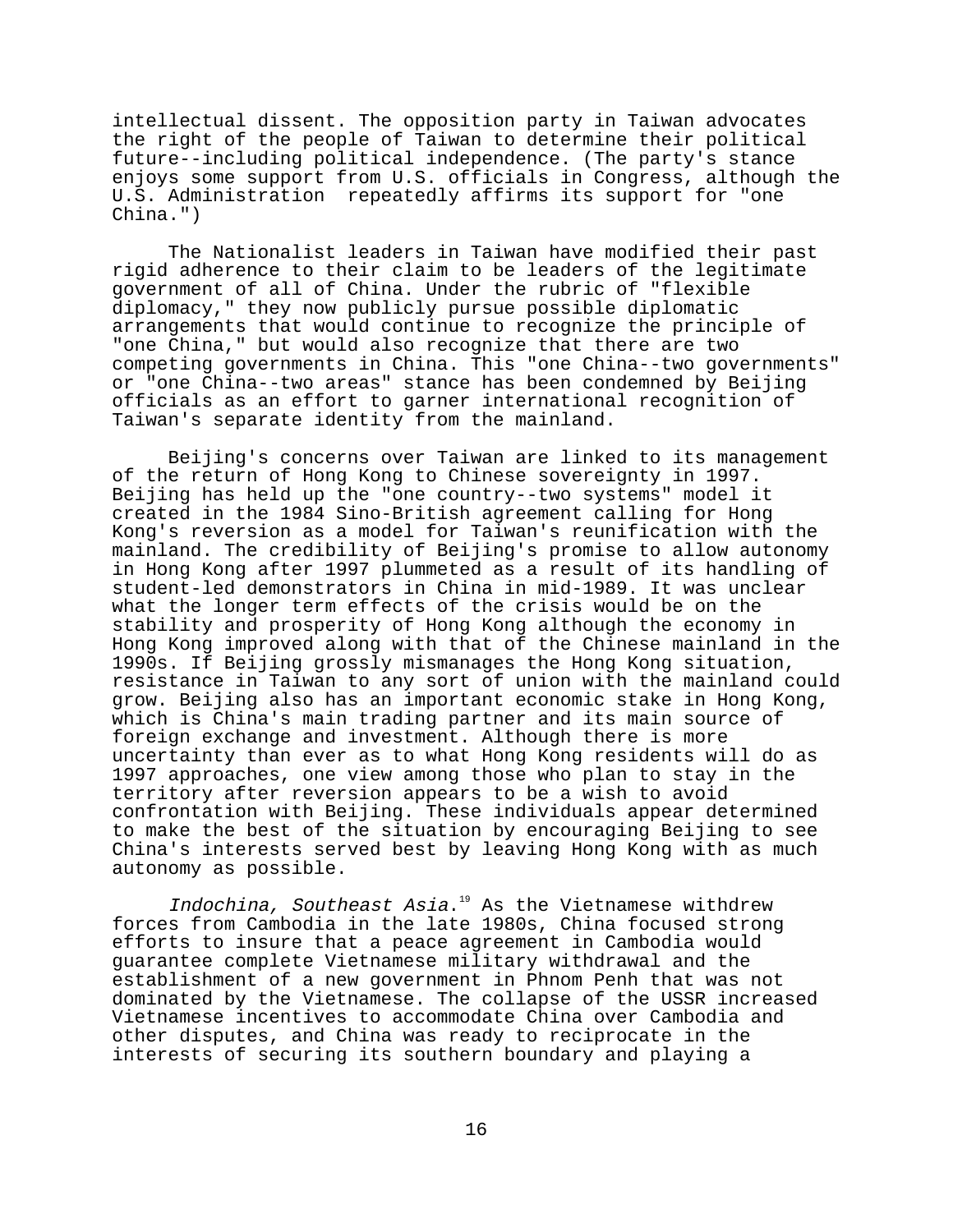prominent role in the Cambodian settlement. Beijing was prepared to pressure its client, the Khmer Rouge, as they threatened to disrupt the Cambodian settlement process which China saw as serving its interests in securing influence in Indochina and elsewhere in Southeast Asia.

There remains a risk that some other power or coalition of countries will emerge to challenge and resist Chinese interests in Southeast Asia. Japan is one possibility. At present, Beijing seems to anticipate a number of regional and other powers active in the region in ways that do not fundamentally challenge Chinese interests. One area of possible exception involves the conflicting territorial claims of China and Southeast Asian nations to islands in the South China Sea. There, assertive Chinese military actions have appeared to belie Chinese diplomats' expressions designed to reassure Southeast Asian nations of Chinese intentions. China has also worked with U.S. oil companies to assert its claims to resources under the sea. An intensified territorial dispute might cause the ASEAN states to seek greater outside support against China, setting the stage for a confrontation in the region.

South, Southwest Asia. $^{21}$  Elsewhere in Asia, China is likely to be an important foreign policy player, but it remains hampered by distance and geographic barriers from exerting as strong an influence as it does in Northeast and Southeast Asia. In South Asia, India's ambition and defense buildup support its ability to face China along the disputed border. But the two sides have downplayed tensions and relations have improved especially since Prime Minister Gandhi visited Beijing in December 1988--the first high-level state visit since the Sino-Indian border war 30 years earlier.

India depended heavily on the Soviet Union for advanced military equipment. Now it needs to find other suppliers. India also seeks to reach out to China, Japan, the United States and the West as it readjusts its foreign and domestic policies to take account of recent world trends. While China is prepared to reciprocate Indian gestures of good will, it continues to supply Pakistan, India's main strategic rival on the subcontinent, with an array of aircraft, tanks, and other military equipment.

Beijing has used arms sales and transfers of sensitive technology to gain economic profits and garner influence throughout the Persian Gulf region. China has sold several billion dollars worth of arms to Iran, Iraq and Saudi Arabia. Its influence suffered a setback after the 1990-91 Persian Gulf War, but Beijing has worked hard to reestablish strong ties with Iran and others in the region during the ensuing period. Recent Sino-Iranian exchanges reportedly include the sale of Chinese nuclear reactors to Iran. Nevertheless, few world conflicts lent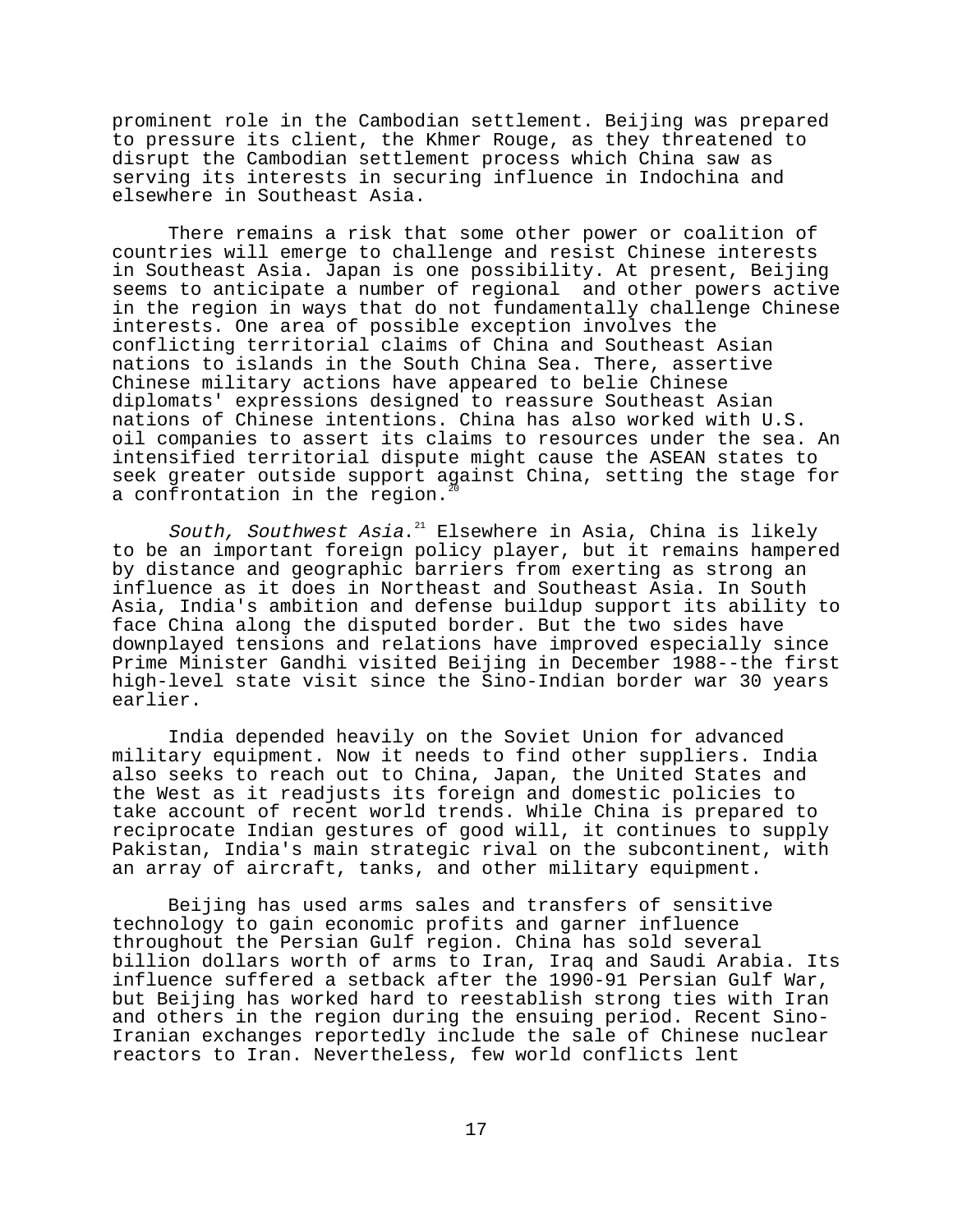themselves as readily to Chinese weapons sales, and Chinese transfers declined sharply by  $1990-91.^2$ 

## **Features of the New World Order: Implications for China's Policy**.

Whether or not there is continued pragmatism in Chinese foreign policy will also depend on transnational issues and trends and how they could possibly affect China. In general, those features often reinforce trends supporting continued Chinese pragmatism in world affairs, or they have results that are less than probable to produce consequences that would see a substantial shift in Chinese policy.

The international, western-led norms of the new world order include:

Greater emphasis on international organizations, especially the United Nations. This trend seems to work to the advantage of China's current policies. It assures that China, by virtue of its seat on the Security Council, will continue to play a major role in world decisions. Other powers that might be inclined to pressure China will need to take account of China's U.N. role in assessing their policies.

International trade practices. The developed countries and the financial institutions they lead are requiring countries like China to adhere more closely to free market and less politically controlled economic development approaches. This puts pressure on China's desire to follow certain neo-mercantilist strategies in order to build foreign exchange reserves to purchase needed commodities, including high technology, abroad. While Chinese leaders might be expected to resist outside pressures for more reform and transparency in the Chinese economy, they also want to maintain access to foreign markets in order to gain foreign exchange and purchase high technology.

Arms transfers and proliferation. Recently enhanced international efforts to curb the sale of weapons systems and technology associated with weapons of mass destruction pose a direct concern to segments of the PLA and others in the Chinese leadership. They rely on these sales for their personal benefit and to gain the foreign exchange needed to purchase needed technology and supplies abroad. The sales also build better political relations as well as other ties where China's military can possibly gain access to information, technology and other material which developed countries try to restrict in transfers to China.

One can argue that China's leaders are prepared to adjust to this feature of the new world order, even though on balance it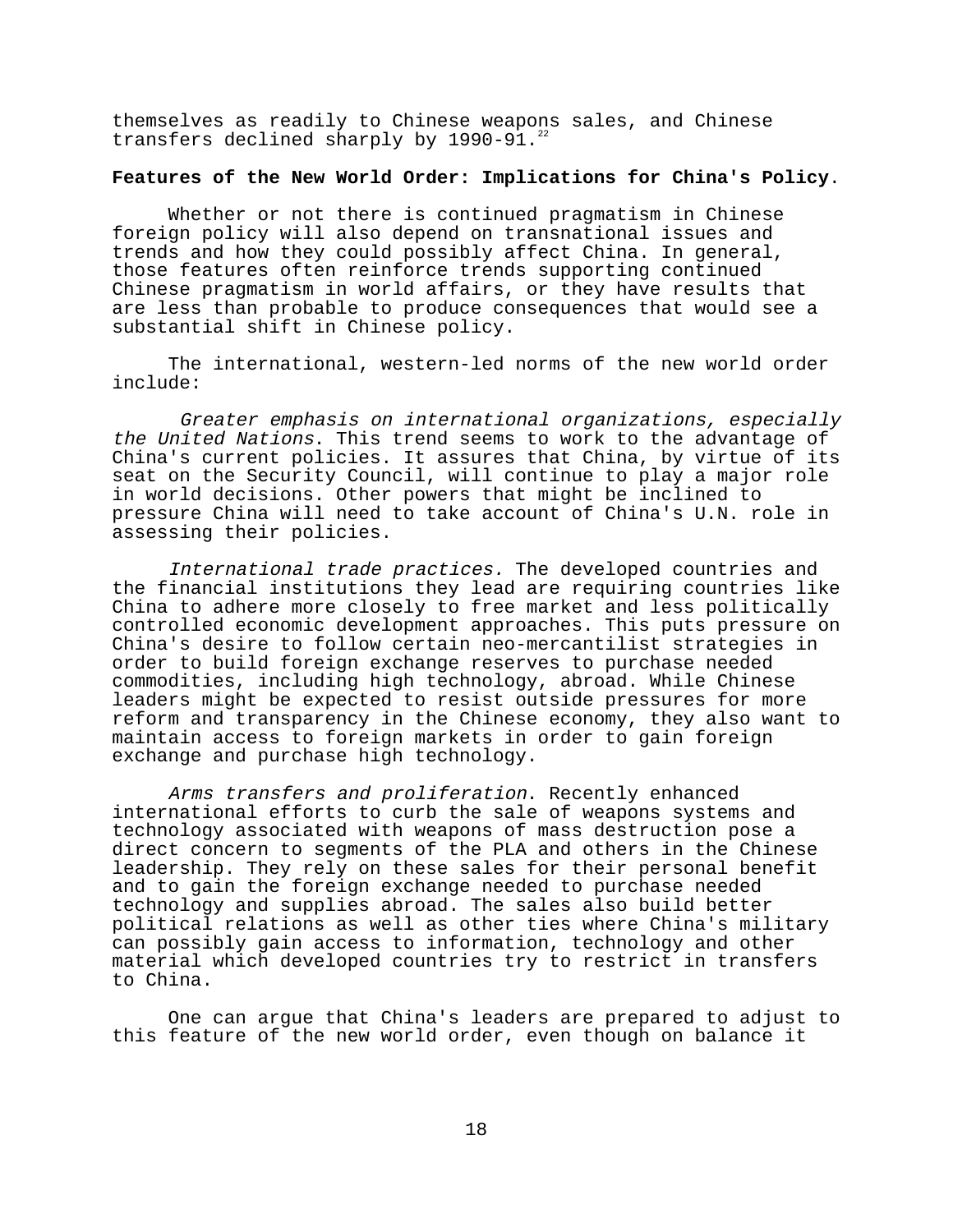probably has a more negative than positive impact on immediate Chinese interests. Longer term Chinese interests may be seen as better served by preserving an image of Chinese cooperativeness with the international regimes to control proliferation of sensitive weapons systems and technologies. A case can be made that the actual lost sales for China from such control regimes may be small, while the intangible but substantial costs of China appearing to obstruct global arms control would appear large. Of course, China will almost certainly try to have its cake and eat it too (e.g., appear cooperative but also engage in sales where possible). In any event, the sharp decline in Chinese arms sales in recent years--due largely to market forces--suggests that this issue may be less important in determining Chinese policy in the future.

Drugs, terrorism, environment. Beijing has appeared generally cooperative in working with recently enhanced international efforts to curb the flow of drugs, to pressure those who harbor terrorists, and to deal with worldwide environmental issues. Significantly, such cooperation involves infringement on traditional Chinese concepts of national sovereignty but Beijing has gone along with international efforts in these areas with little complaint and often with considerable enthusiasm. Evidently, Chinese leaders bridle at some outside "intrusions" into China's or other countries' sovereign affairs (e.g., over the human rights issue, see below), while they wink at others.

Human rights. China seems to take particular offense with heightened world efforts to press China to bring its human rights practices into closer alignment with the broad participatory, accountability and democratic standards followed by other governments. It sees such pressure as an affront to China's national sovereignty and as designed, at bottom, to undermine the legitimacy and power of the Chinese communist regime. Beijing is particularly concerned when human rights issues are used in conjunction with calls for greater freedom for selfdetermination in places like Tibet and Taiwan. Such outside advocacy is then seen to amount to little more than disguised efforts to overthrow China's government and split the nation apart.

Chinese leaders are especially concerned about this aspect of the new world order. Nonetheless, a pragmatic Chinese approach is still warranted if one judges that the ability of outside powers to threaten China is limited. Limits are imposed by distance, the absence of major resources devoted to this effort, and major differences in the West and among Asian-Pacific countries regarding how prominent a role human rights should play in interaction with a country like China.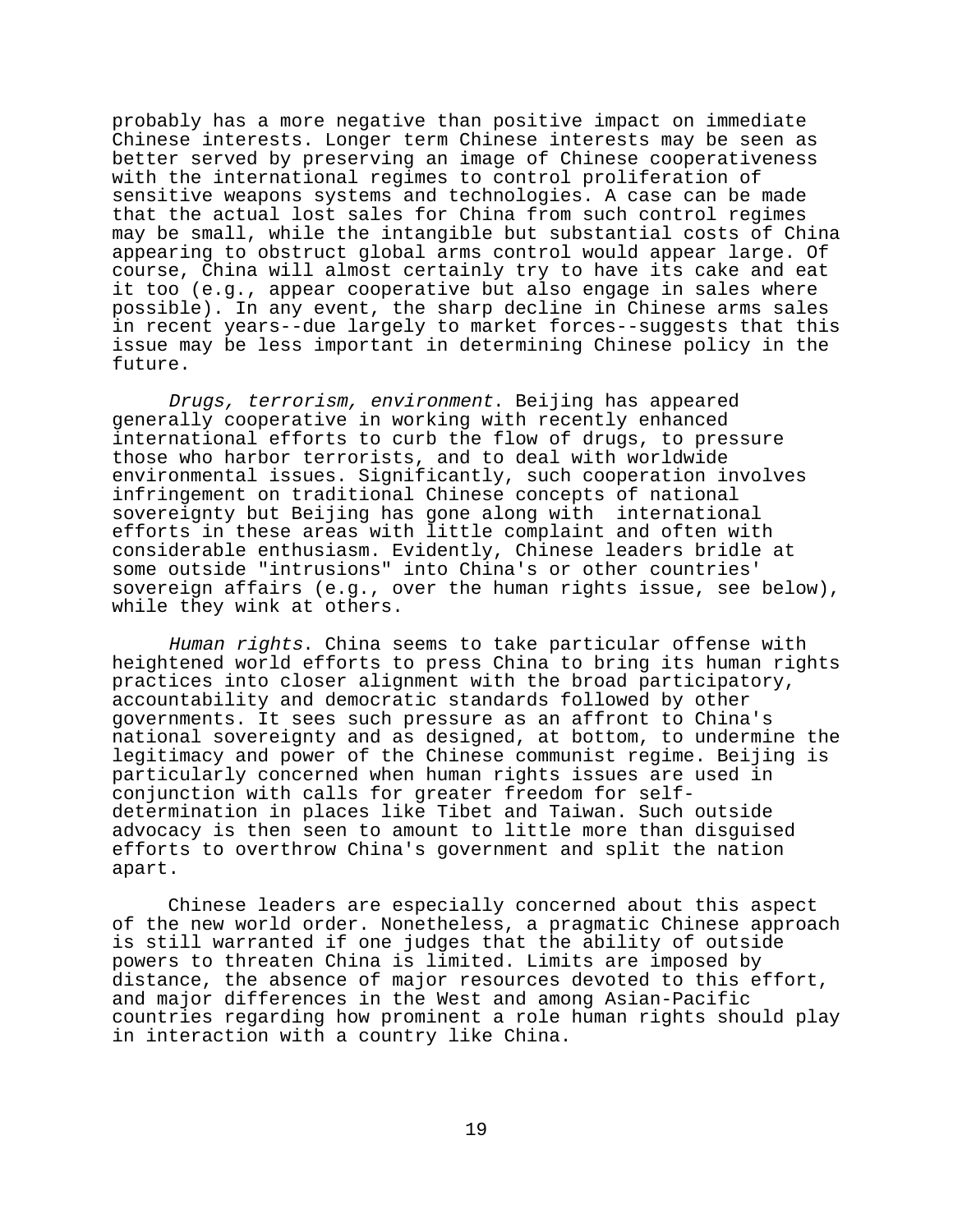## **ROLE OF THE UNITED STATES AND U.S. POLICY CHOICES**

Although the United States does not border on China, Beijing recognizes that the United States still exerts predominant strategic influence in East Asia and the Western Pacific; is a leading economic power in the region, surpassed locally only by Japan; and is one of only two world powers capable of exerting sufficient power around China's periphery to pose a tangible danger to Chinese security and development. As the world's only superpower, the United States also exerts strong influence in international financial and political institutions (e.g., the World Bank and the U.N.) that are very important to Beijing, and its role in particular areas sensitive to Beijing, notably policy regarding Taiwan and international human rights, is second to none.<sup>2</sup>

The pattern of international interchange with China's growing strength in recent years appears to underline the importance of the U.S. role. Few of China's neighbors are willing to challenge or express strongly different views than the PRC on major issues. They privately support a significant U.S. military presence in the region, partly because it serves as an implicit counterweight to China's military power. They and more distant developed countries also privately support firm U.S. efforts to open China's markets, end unfair commercial practices, and protect the integrity of the world trading system. And they appreciate U.S. efforts to press China to end nuclear testing and proliferation of equipment and technology for weapons of mass destruction.<sup>24</sup> Notably, however, this support is usually not expressed openly.

Beijing, too, sees the United States as the key link in the international balance of power affecting Chinese interests. This judgement goes far toward explaining why Chinese leaders so avidly seek a visit to China by President Clinton. It would signal to all at home and abroad that the United States has muffled its opposition to and endorses cooperation with the Beijing government. Of course, as noted above, some Chinese leaders remain deeply suspicious of U.S. motives. They believe the U.S. Government is conspiring to weaken and undermine the Chinese leadership and "hold back" China from a more prominent position in world affairs.<sup>25</sup>

There is general agreement in the United States that Washington should use its influence in order to have Beijing conform to international norms and over time to foster changes in China's political, economic, and security systems compatible with American interests. At the same time, there is little agreement in Washington on how the United States should achieve these objectives.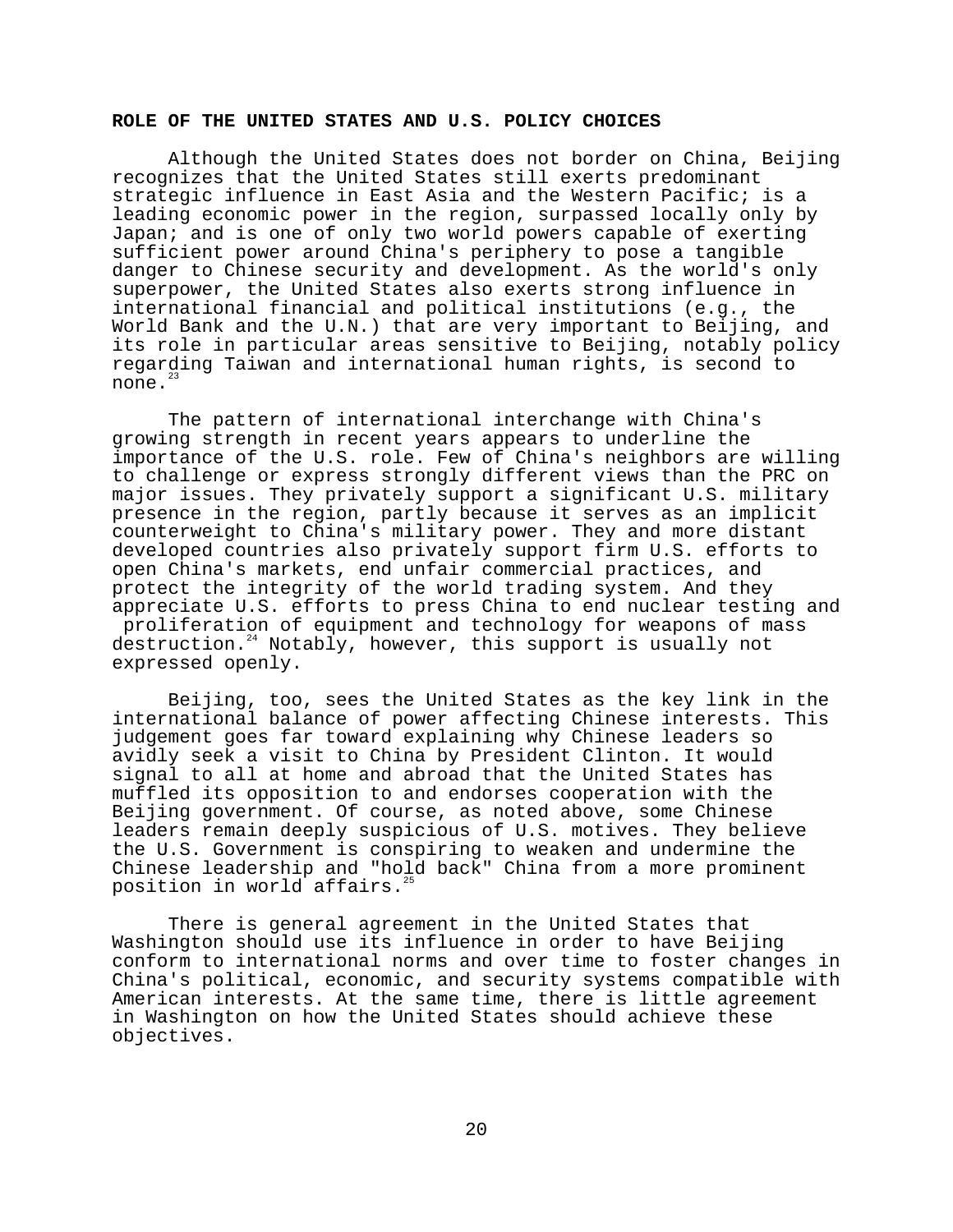Caught up in the drama of the recent changes inside China, Western specialists and other observers have understandably focused on internal variables and factors as the most important determinants of China's future. Indeed, most foreign powers, led by Japan, Russia, India, the ASEAN states and others around China's periphery have appeared willing in recent years to accommodate and work with China, and to avoid actions and pressures that could prompt a sharp adjustment or shift in Chinese policy or a change in China's future policy orientation.

Not so the United States. U.S. policy now intrudes on such a wide range of issues sensitive to Beijing and to the future of China's policy as to represent perhaps the most critical current variable in determining China's future direction.

• The United States clearly has it within its power through trade sanctions or protectionist trade measures to seriously complicate PRC economic development plans.

• The United States has the option at this time to instigate or exacerbate regional security tensions over China's rising power in ways that could seriously complicate China's desire for an accommodating security environment in the region.

• The United States also plays a key role in such sensitive territorial questions for the PRC leadership as Taiwan, Tibet, Hong Kong and the South China Sea. Any PRC leadership that does not handle these issues appropriately is widely seen as vulnerable to challenges from others in the communist hierarchy. Beijing's leaders' view of the challenges posed by such territorial problems also is seen as going far toward determining PRC willingness or reluctance to associate closely with outside powers and develop an interdependent approach to world affairs.

• Sharp tensions in U.S.-China relations would presumably force key countries in the region like Japan, South Korea, Russia and Australia, and key international actors like the international financial institutions that provide several billion dollars of aid to the PRC annually, to feel the need to choose between Washington and Beijing on important issues--choices with unpredictable and potentially serious implications for China's ability to sustain a cooperative foreign environment.

By the same token, the United States also appears to have a potentially large influence on encouraging China to engage with the world in a positive and constructive way. With its superior military strength and intelligence capabilities, the United States could take the lead in reassuring Asian states over China's growing military power and at the same time reassuring China of the regional response to China's rise. As the world's largest economy, the United States can play a very important role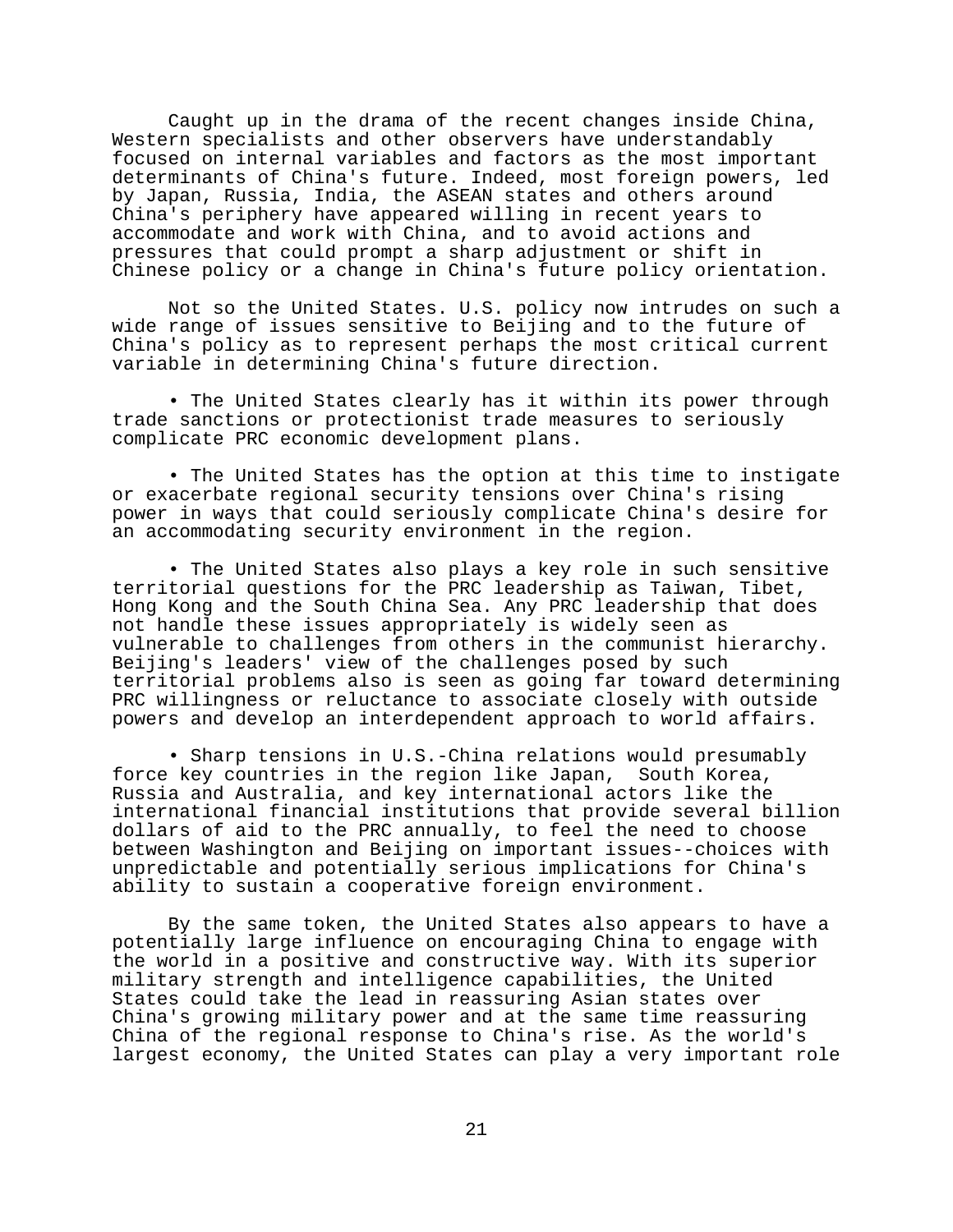in determining the most constructive ways to engage the Chinese economy in the WTO and other multilateral economic organizations. U.S. policy on issues like Taiwan, Tibet, Hong Kong, the South China Sea and other territorial questions sensitive to Beijing could be done in ways that encourage constructive PRC responses to accepted international norms. Similar arguments can be made regarding U.S. policy toward trade, proliferation, human rights, environment and other questions now at the center of U.S. interaction with China.

In a word, a case can be made for the argument that, for the time being, the United States has it within its power to move the direction of PRC policy in one way or the other. Whether U.S. policymakers realize their influence and what they propose to do with it remains to be seen.

An effective U.S. policy toward China, whether tough or accommodating, does not seem likely in the near future. There remains too much uncertainty and unpredictability in the conduct of U.S. foreign policy in the post-Cold War environment to allow for such an organized American approach. There are many reasons for this knotted situation in U.S. foreign policy.

Numerous issues and variables affecting U.S. policy make it difficult to chart the general direction of U.S. policy. The task is made all the more difficult because the previous framework for U.S. policy, based on the primacy of security issues and opposition to Soviet expansion, is now obsolete. Imperatives of economic competitiveness, democracy, human rights, and other values have achieved greater prominence in U.S. policymaking. The ability of the executive branch of government to use the argument of U.S. strategic competition with the Soviet Union as a means to keep foreign policymaking power in its hands is also at an end. American policymaking will likely reflect more sharply the pluralistic nature of U.S. society and the various pressure groups and other representative institutions there for some time to come.

History has shown that this fluidity and competition among priorities is more often than not the norm in American foreign policy. Presidents Wilson and Roosevelt both set forth comprehensive concepts of a well-integrated U.S. foreign policy, but neither framework lasted long. The requirements of the Cold War were much more effective in establishing rigor and order in U.S. foreign policy priorities, but that era is now over. In retrospect, it appears as the aberration rather than the norm in the course of U.S. foreign policy.

In general terms, there appear to be three distinct tendencies or schools of thought concerned with U.S. foreign policy after the Cold War. Although contemporary U.S. foreign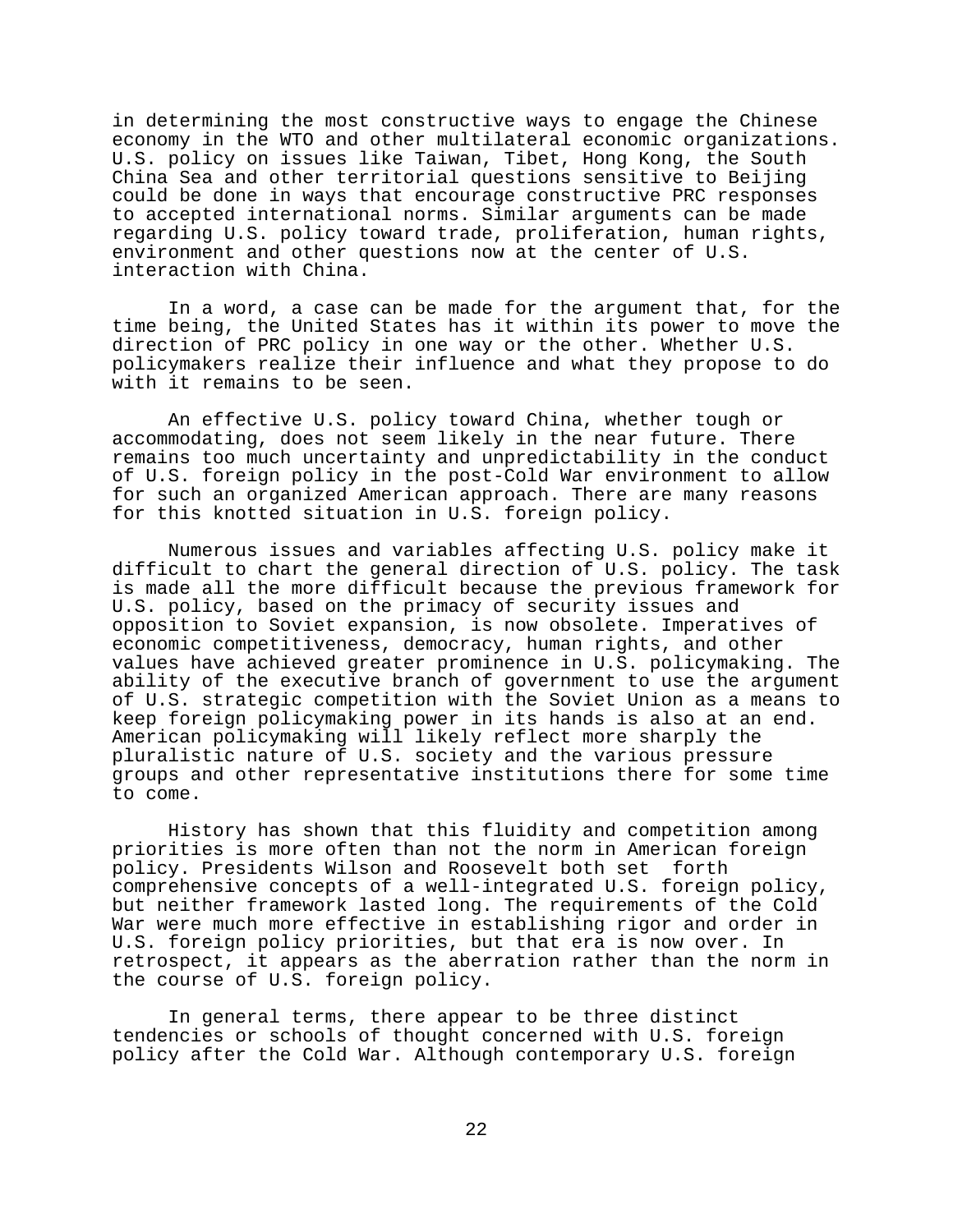policy advocates cover a wide range of opinion and issues, one can discern these three approaches. By understanding what these schools stand for and observing the actions of U.S. policy in specific areas regarding China, one can get a better sense as to how difficult it will continue to predict the future direction of U.S. policy toward China.

On one side are Americans who are concerned with what they see as a relative decline in U.S. power that gets in the way of U.S. efforts to protect important interests abroad. They call for the United States to work harder to preserve important interests abroad, but with fewer U.S. resources and less U.S. influence available to do the job. These leaders' review of recent developments causes them to expect further changes in world affairs, sometimes in unexpected ways. They see relatively limited or declining U.S. power and influence to deal with those changes.

They stress in particular several "realities" governing the current U.S. approach to Asia and the Pacific and world affairs in general:

• U.S. attention to China, Asia and the Pacific and elsewhere abroad has been diverted by the need to focus on pressing U.S. domestic problems.

• U.S. Government decisionmaking will remain difficult because of the possibility that the executive branch will remain in control of one U.S. political party, and the Congress in control of another party.

• The U.S. Government and the U.S. private sector have only limited financial resources to devote to domestic and foreign policy concerns.

• The priorities in U.S. policy toward China will remain unclear. Security, economic, and cultural-political issues will vary in receiving top priority in U.S. policy.

• There remains no obvious international framework to deal with foreign issues. U.S. policy must use a mix of international, regional, and bilateral efforts to achieve policy goals.

Under these circumstances, these advocates see a strong need for the United States to work prudently and closely with traditional U.S. allies and associates. Their cautious approach argues, for example, that it seems foolish and inconsistent with U.S. goals not to preserve the long-standing U.S. stake in good relations with Japan and with friends and allies along the periphery of Asia and in Oceania. Their security policies and political-cultural orientations are generally seen as in accord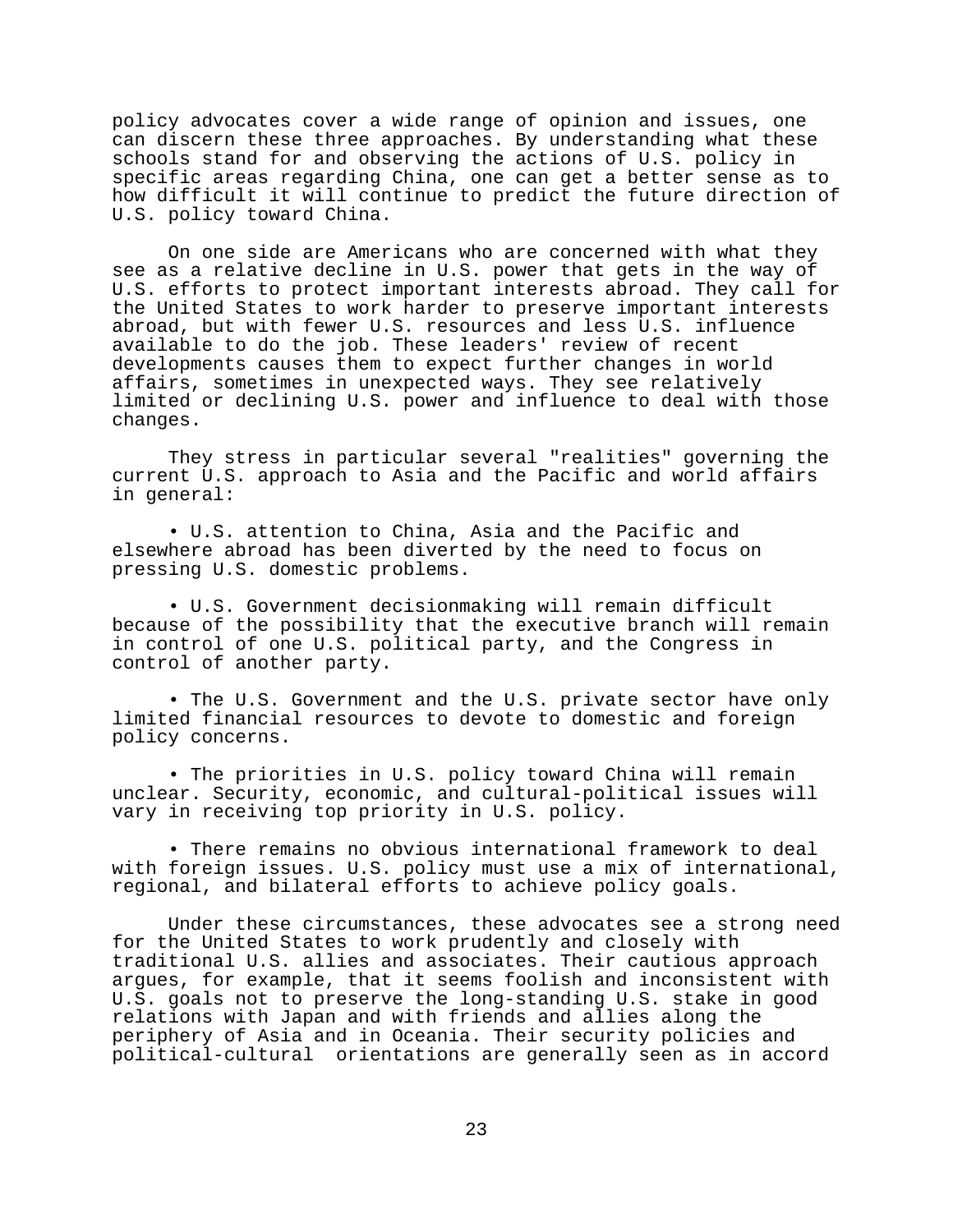with U.S. interests. Although opinion surveys sometime claim that the American public and some U.S. leaders see Japan as an economic competitive "threat" to U.S. well-being, these observers stress a different line of argument. They highlight the fact that few polls of U.S. public opinion or U.S. leaders support the view that it is now in America's interest to focus U.S. energies on the need to confront the Japanese economic threat, in a way that confrontation with the Soviet Union came to dominate U.S. policy during the Cold War.

In the view of these advocates, caution is in order in anticipating future U.S. relations with other major regional actors--the former Soviet Union, China, and India. All three are preoccupied with internal political-development crises. Few appear to be seeking to foment tensions or major instability in the region. All seek better ties and closer economic relations with the West and with the advancing economies of the region. U.S. policy would appear well advised, they say, to work closely with these governments wherever there is possible common ground on security, economic, or political issues.

In considering U.S. assets available to influence trends in the region, these advocates call on U.S. leaders to go slowly in reducing U.S. military presence in the region. The economic savings of such a cutback would be small; the political costs could be high inasmuch as most countries in Asia have been encouraging the United States to remain actively involved in the region to offset the growing power of Japan or the potential ambitions of China or others.

A second major school of thought on U.S. foreign policy emerged in the 1990s. These proponents have argued for major cutbacks in U.S. international involvement and a renewed focus on solving U.S. domestic problems concerning crime, drugs, lagging economic competitiveness, educational standards, homelessness, poverty, decaying cities and transportation infrastructure, and other issues. Variations of this view are seen in the writings of William Hyland, Patrick Buchanan, and other well-known commentators, and in the political rhetoric of Ross Perot.

Often called an "American First" or "Neoisolationist" school, these advocates argue for sweeping cuts in U.S. military, diplomatic, and foreign assistance spending abroad. They are skeptical of the utility of the international financial institutions, the United Nations, and the international efforts to promote free trade through the GATT, WTO and other means. They argue that the United States has become overextended in world affairs; has been taken advantage of in the current world security-economic system; and must begin to retreat from international commitments in order to gather together the resources needed to deal with American domestic problems. As to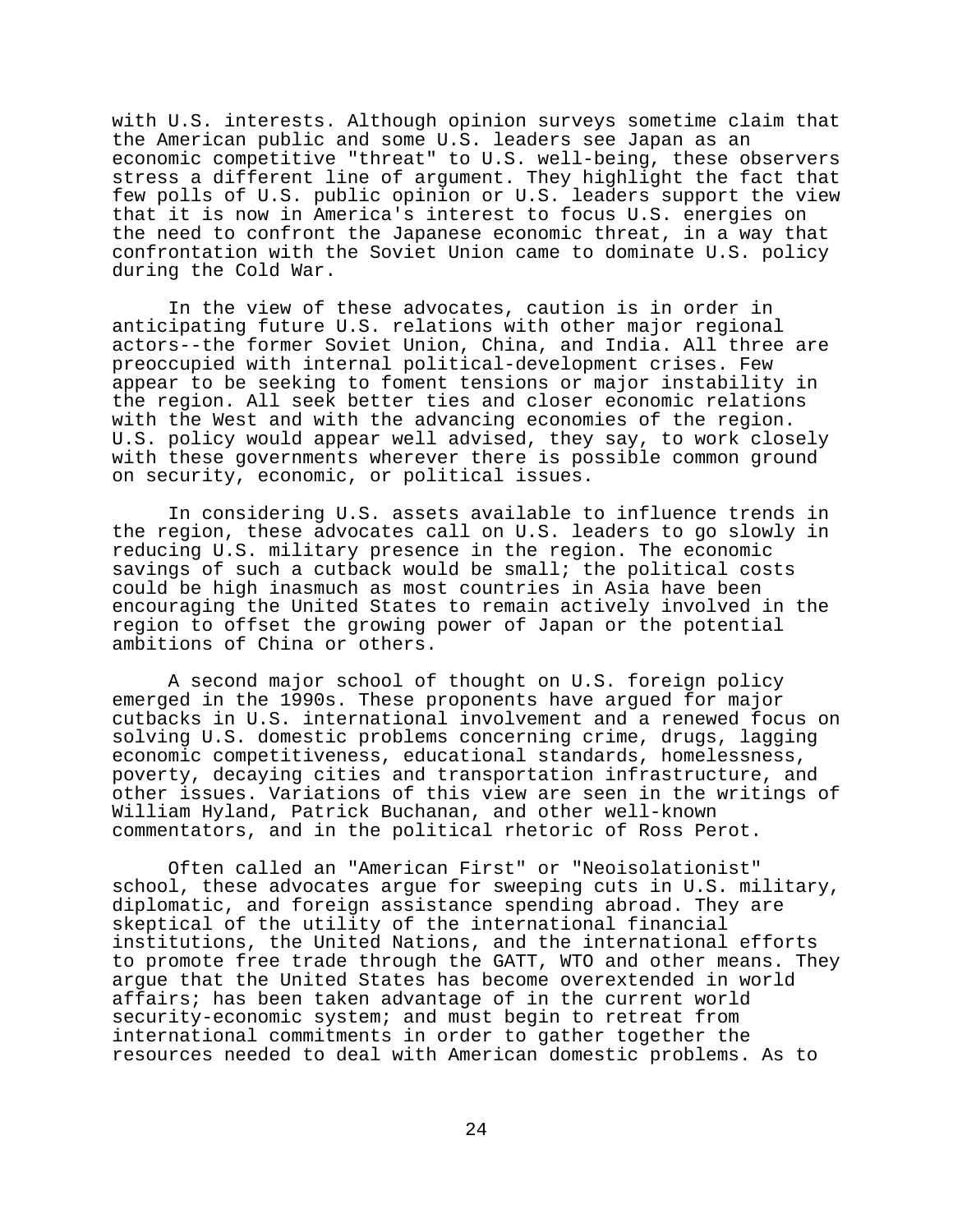specific recommendations, these proponents tend to favor a complete U.S. pullback from foreign bases; drastic cuts in foreign assistance and foreign technical/information programs; and termination of various international economic talks that help to perpetuate a world trading system, which they see as basically contrary to American economic interests. Many in this school favor stronger government intervention in the domestic U.S. economy and related areas of promoting technology, education, and social welfare. Some favor trade measures that are seen as protectionist by U.S. trading partners.

Meanwhile, on the other side of the debate lies a third, somewhat less well articulated school of thought. This school generally judges that U.S. policy needs to more strongly and actively promote U.S. views of the world political, military, and economic order; to press those countries that do not conform to the U.S. view of an appropriate world order; and to lead strongly in world affairs, attempting to avoid compromises and accommodations with others that would reduce the impact and strength of U.S. leadership.

This school of thought has always been present in American politics. But it appears far stronger today than at any other time since at least the 1960s for several reasons:

• Impact of Reagan policies. After a prolonged period of introspection and doubt following the Vietnam War, the oil shocks, and the Iran hostage crisis, U.S. opinion became much more optimistic about the United States and its future after two terms of Ronald Reagan.

• Victory in the Cold War. This represented a great accomplishment for the U.S.-backed system of collective security and for U.S. political and economic values.

• Persian Gulf War. U.S. military doctrine, equipment, and performance were strong; U.S. ability to lead in a world crisis also appeared strong.

• Economic developments. Although the United States is seen facing still serious difficulties, advocates point to analysts who are now more optimistic about U.S. ability to prosper in the increasing competitive world economic environment.

• Values-Culture. The United States is seen as better positioned than any other country to exert leadership in all major areas of cultural influences; i.e., ideas and values, political concepts, life-style, and popular culture.

Further giving impetus to this school of thought is the perception of a power vacuum in the world, in which the United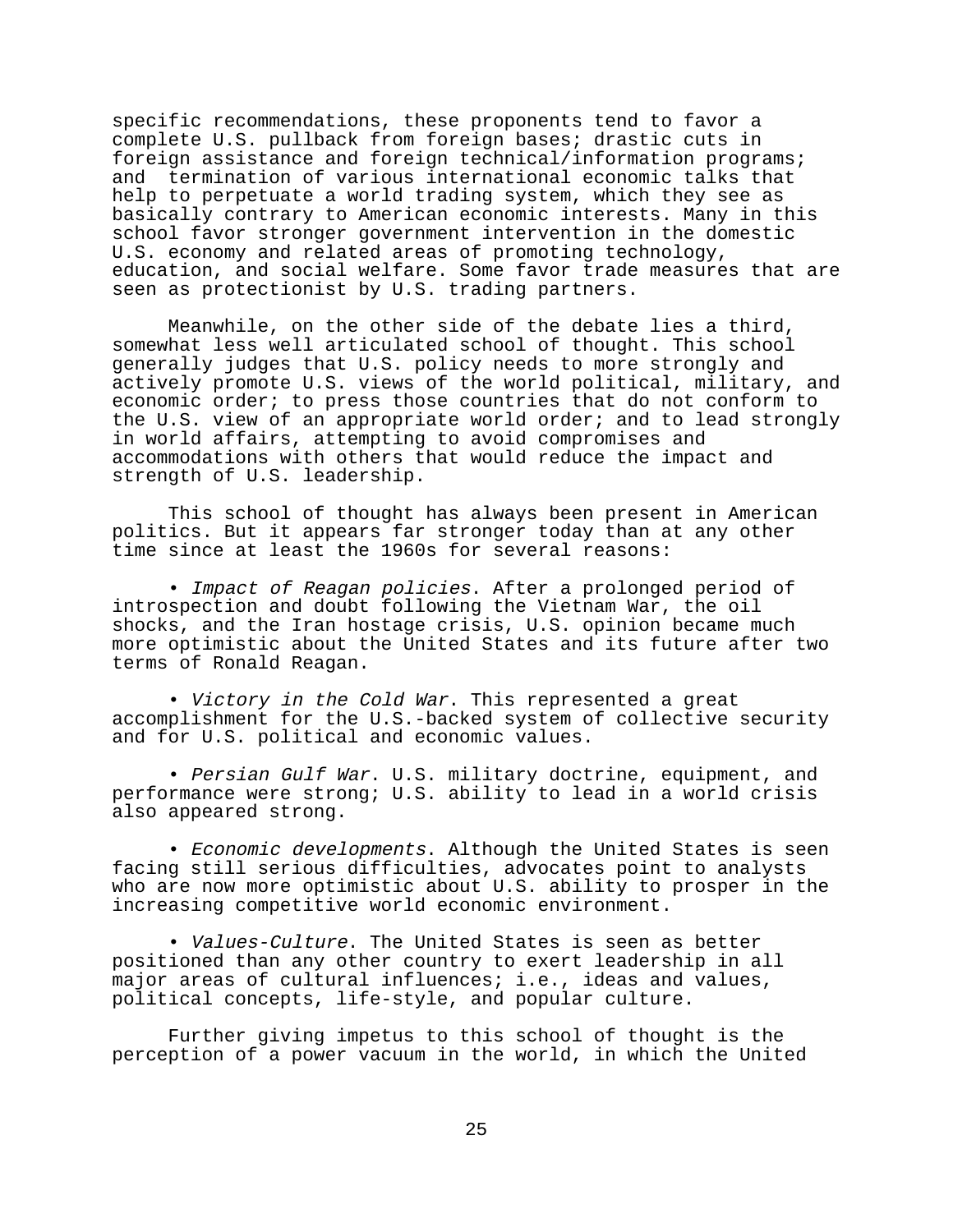States is more free to exert its influence. Thus, proponents of this viewpoint are not deterred by the seeming decline in economic resources available to U.S. policymakers. In particular, the former Soviet Union, China, and India are likely to remain internally preoccupied for some time. Meanwhile, Japan and Germany are acknowledged to be economically powerful; but politically they have shown themselves to be uncertain as to how to use their new power and culturally they appear to be not nearly as influential as the United States.

 In recent years, advocates of this third tendency have been most vocal in pressing their concern for strong U.S. policy in support of U.S. political values of democracy and human rights. In this regard they have sometimes argued for a more active U.S. foreign policy, leading some recipient countries to view U.S. policy as illegitimate interference in a country's internal affairs. They have also reinforced the strength and determination of the U.S. case in opposition to economic or trading policies seen in the United States as grossly inequitable or predatory; and they have reinforced strongly the U.S. policy against the proliferation of weapons of mass destruction. Other areas where they have exerted more influence involve international sanctions against countries that harbor terrorists or promote the drug trade. They have also pushed the U.S. Government to be more assertive in promoting humanitarian relief and in recognizing politically the legitimacy of people's right to selfdetermination.

In sum, it is not hard to see the evidence of clashes among these three, often competing tendencies in U.S. policy toward China. Most obvious in recent years have been those of the third group who have strongly pursued human rights, proliferation, trade practices and other issues with China. They have pressed Beijing hard to meet U.S. sanctioned international norms, threatening sometimes very serious economic or other sanctions if China did not conform. By contrast, the more cautious and accommodating first group sees the strong advocates of U.S. values and concerns as being unrealistic about U.S. power and unwilling to make needed compromises with the Chinese government and others in order to protect U.S. interests in relations with China.

The three approaches that emerge from this complicated mix to influence current U.S. policy toward China are noted below. At present there is little indication as to which approach will ultimately succeed.<sup>2</sup>

On one side is an approach favored by some in the Clinton administration, the Congress and elsewhere who argue in favor of a moderate, less confrontational and "engaged" posture toward China. Some in this camp are concerned with perceived fundamental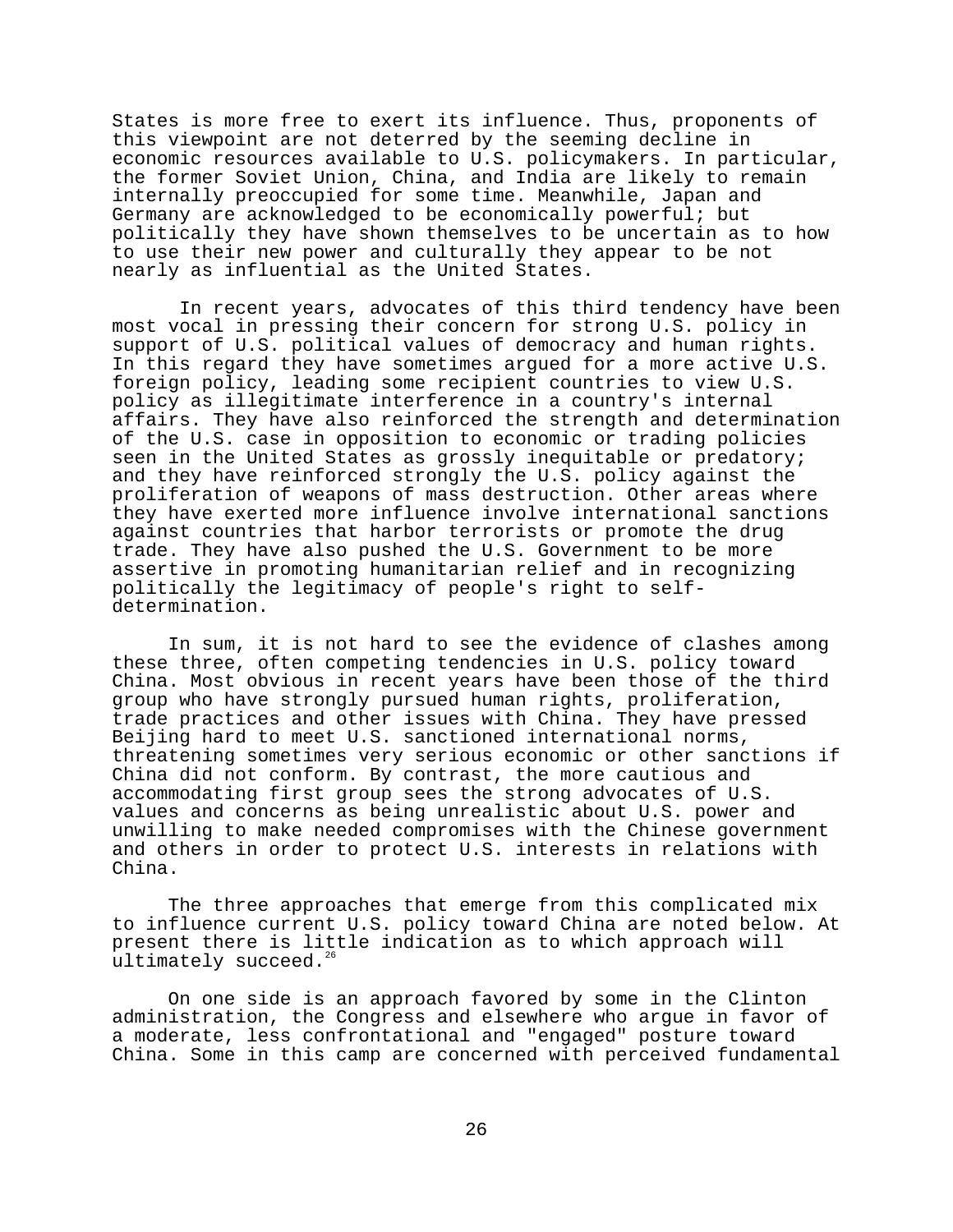weaknesses in China and urge a moderate U.S. policy approach out of fear that to do otherwise could promote divisions in and a possible breakup of China with potentially disastrous consequences for U.S. interests in Asian stability and prosperity. Others are more impressed with China's growing economic and national strength and the opportunities this provides for the United States. They promote close U.S. engagement with China as the most appropriate way to guide the newly emerging power into channels of international activity compatible with American interests.

Sometimes underlying this moderate approach is a belief that trends in China are moving inexorably in the "right" direction. That is, China is becoming increasingly interdependent economically with its neighbors and the developed countries of the West, and is seen as increasingly unlikely to take disruptive action that would upset these advantageous international economic relationships. In addition, greater wealth in China is seen pushing Chinese society in directions that seem certain to develop a materially better-off, more educated and cosmopolitan populace that will over time press its government for greater representation, political pluralism and, eventually, democracy. Therefore, U.S. policy should seek to work ever more closely with China in order to encourage these positive long-term trends.

A second, tougher approach is that of some U.S. advocates inside and out of the U.S. Government who have doubts about the interdependence argument. These U.S. policymakers and opinion leaders stress that Beijing officials still view the world as a state-centered competitive environment where interdependence counts for little and compromises sovereign strength. China's leaders are seen as determined to use whatever means at their disposal to increase China's wealth and power. At present, Beijing is seen biding its time and conforming to many international norms as it builds economic strength. Once it succeeds with economic modernization, the argument goes, Beijing will be disinclined to curb its narrow nationalistic or other ambitions out of a need for international interdependence or other concerns for world community. When strong enough, China, like other large powers in the past, will possess great capabilities and will attract few friends or allies.

Under these circumstances, this approach encourages U.S. leaders to be more firm than moderate in dealing with China. Rather than trying to persuade Beijing of the advantages of international cooperation, the United States is advised to keep military forces as a counterweight to rising Chinese power in Asia; to remain firm in dealing with economic, arms proliferation and other disputes with China; and to work closely with traditional U.S. allies and friends along China's periphery in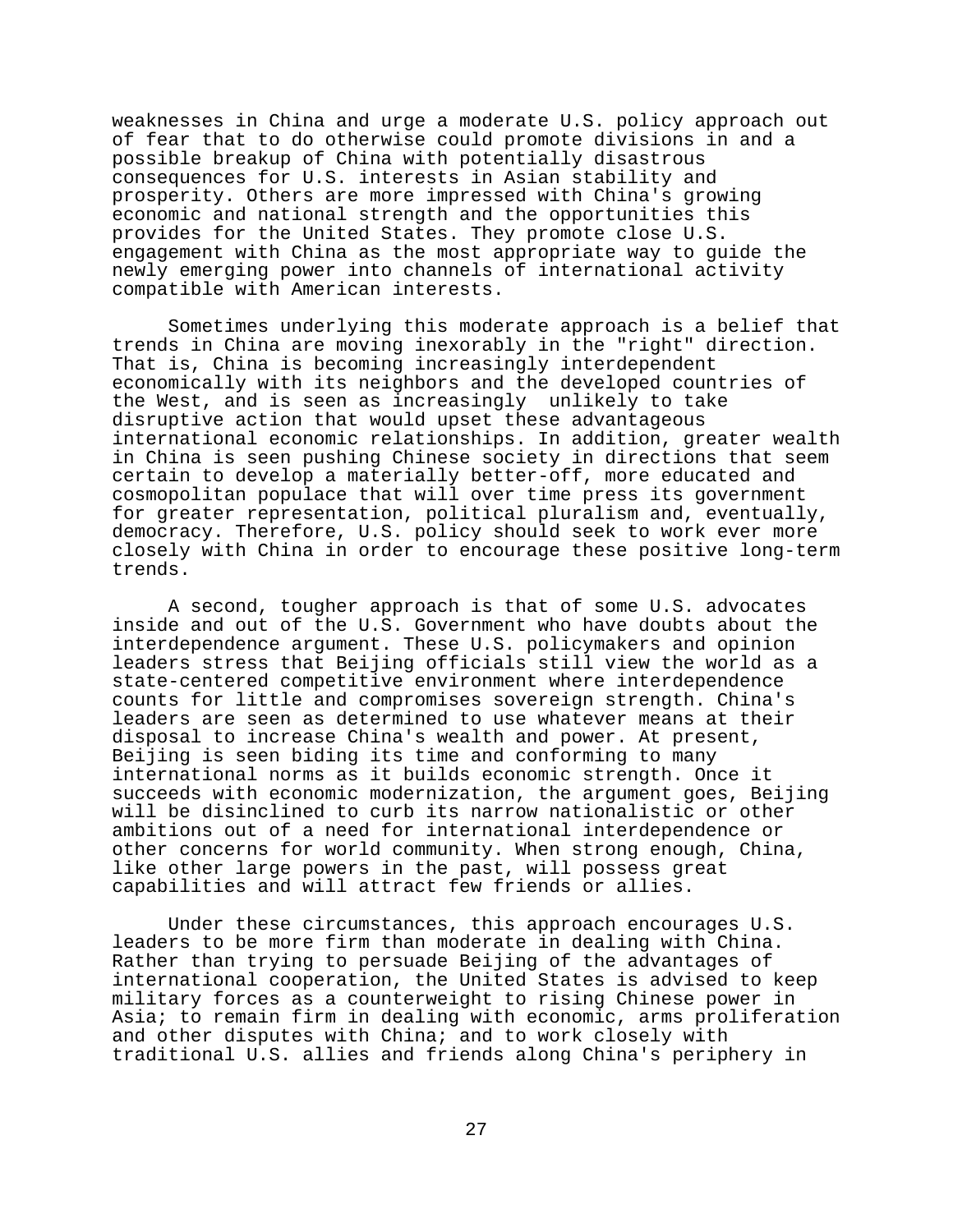order to deal with any suspected assertiveness or disruption from Beijing.

A third approach is favored by some U.S. officials and others who believe that the political system in China needs to be changed first before the United States has any real hope of reaching a constructive relationship with China. Beijing's communist leaders are seen as inherently incapable of long-term positive ties with the United States. U.S. policy should focus on mechanisms to change China from within while maintaining a vigilant posture to deal with disruptive Chinese foreign policy actions in Asian and world affairs. The development of an authoritarian superpower more economically competent than the USSR is not to be aided.

### **OUTLOOK FOR U.S. POLICY**

Given the continued wide range of opinion in the United States over the appropriate U.S. policy toward China, it appears likely that U.S. policy will continue its recent pattern of trying to accommodate elements of all three approaches. On some issues, like linking MFN treatment and human rights, the U.S. Government has seen U.S. interests best served by an approach that meets PRC concerns. On others, like intellectual property rights protection and proliferation of missile technology, the U.S. Government seems prepared to threaten sanctions or to withhold benefits from Beijing until it conforms to norms acceptable to the United States. Meanwhile, although many U.S. officials would see as counterproductive any declaration by the U.S. Government that a policy goal was to change China's system of government, there is a widespread assumption that greater U.S. "engagement" will encourage such desirable changes.

Whether the U.S. Government policy synthesis of these three tendencies is done smoothly or is accompanied by the often strident policy debates accompanying U.S. China policy decisions in recent years depends partly on U.S. leadership. In this vein, several rules of thumb are suggested that U.S. leaders could consider when determining whether the United States should try to accommodate, confront or change China on a particular policy issue:

• How important is the issue at hand for U.S. interests? (In general the more important U.S. interests at stake, the less accommodating and more forceful U.S. leaders should be.)

• How does the issue at hand fit in with broader U.S. strategic interests in relation with China? (Presumably, some U.S. officials would be inclined to soft pedal relatively minor disputes with China when they are pressing for broader gains elsewhere).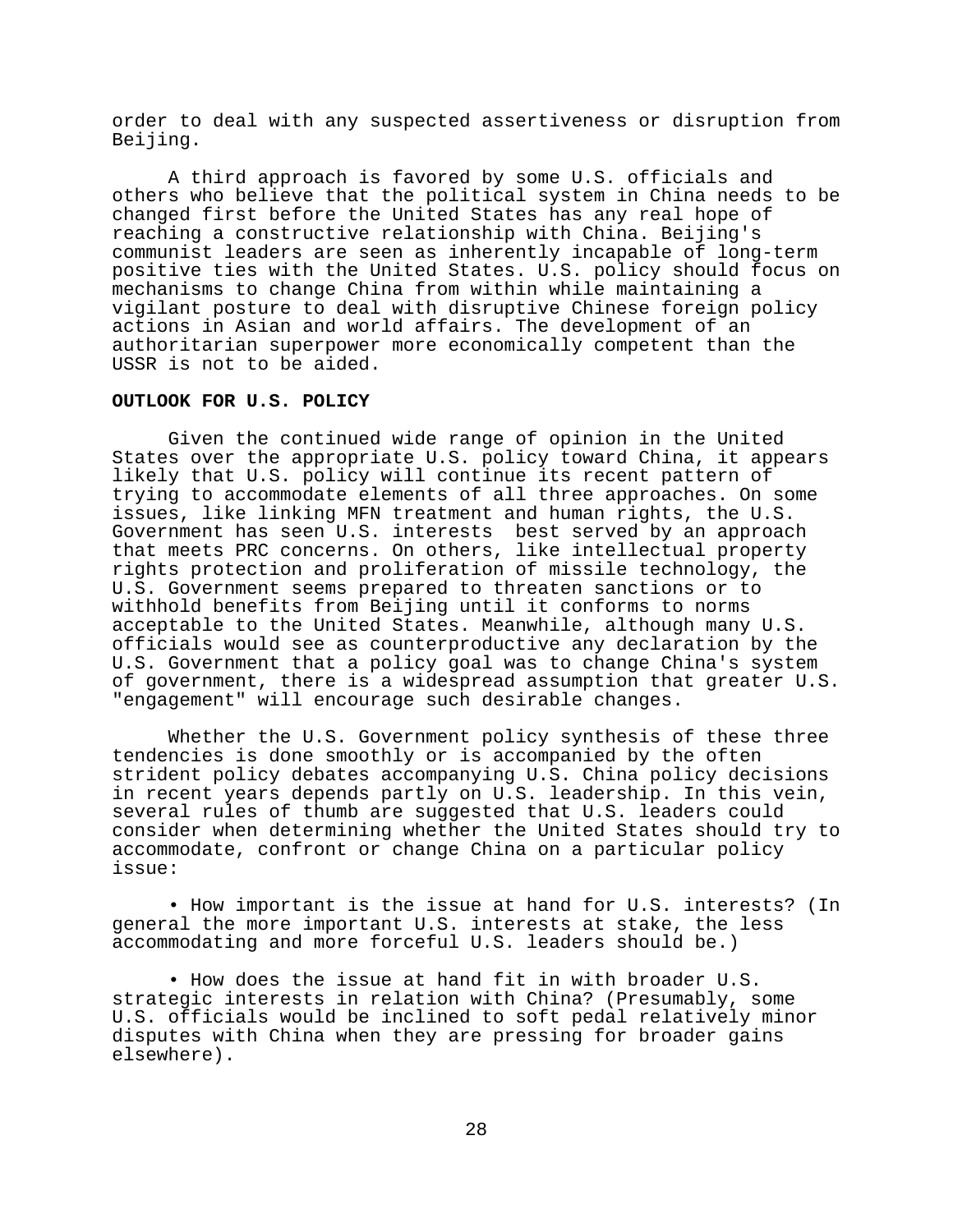• How much leverage does the United States have over the PRC on this issue? (In general, the greater the degree of U.S. leverage, the easier it is for U.S. leaders to press for their demands.)

• What are the attitudes of U.S. allies and associates? (If they do not support a firm U.S. stance, U.S. efforts to pressure China may be outflanked, Quixotic and counterproductive.)

• How sensitive is the issue at hand to the PRC? (Experience has indicated that Beijing has shown less sensitivity and greater flexibility on international economic issues, and has shown more sensitivity and less flexibility on issues involving domestic political control and territorial claims. Many analysts believe that PRC leadership flexibility on sensitive issues will be restricted for a time as a result of the decline of Deng Xiaoping's health and the ongoing leadership succession struggle).

Other matters of importance in considering specific China policy issues include:

• How does the U.S. stance affect broader U.S. interests in Asian stability and international affairs?

• What is the U.S. "bottom line"? Chinese officials will press for the advantage until they find it.

• Can this matter be effectively pursued in an overall friendly and respectful atmosphere? This reduces suspicions in Beijing regarding the alleged overall hostile intent of U.S policymakers toward China-- suspicions which greatly limit PRC flexibility.

• Can this issue be pursued with the aid of U.S. allies, associates and other international leaders to create an atmosphere that would prompt Beijing to change in directions favored by the United States? (The United States used this approach in part to get Beijing to go along with international sanctions and military action against Libya and Iraq; with planned sanctions against North Korea; and with provisions of the 1991 Cambodian peace accord that were opposed by Beijing's former client, the Khmer Rouge.)

# **ENDNOTES**

1. Among the many useful reviews of Chinese foreign policy and behavior in this period see A. Doak Barnett, China and the Major Powers in East Asia, Brookings, 1977; Harry Harding, (ed.), China's Foreign Relations in the 1980s, Yale, 1984; June Teufel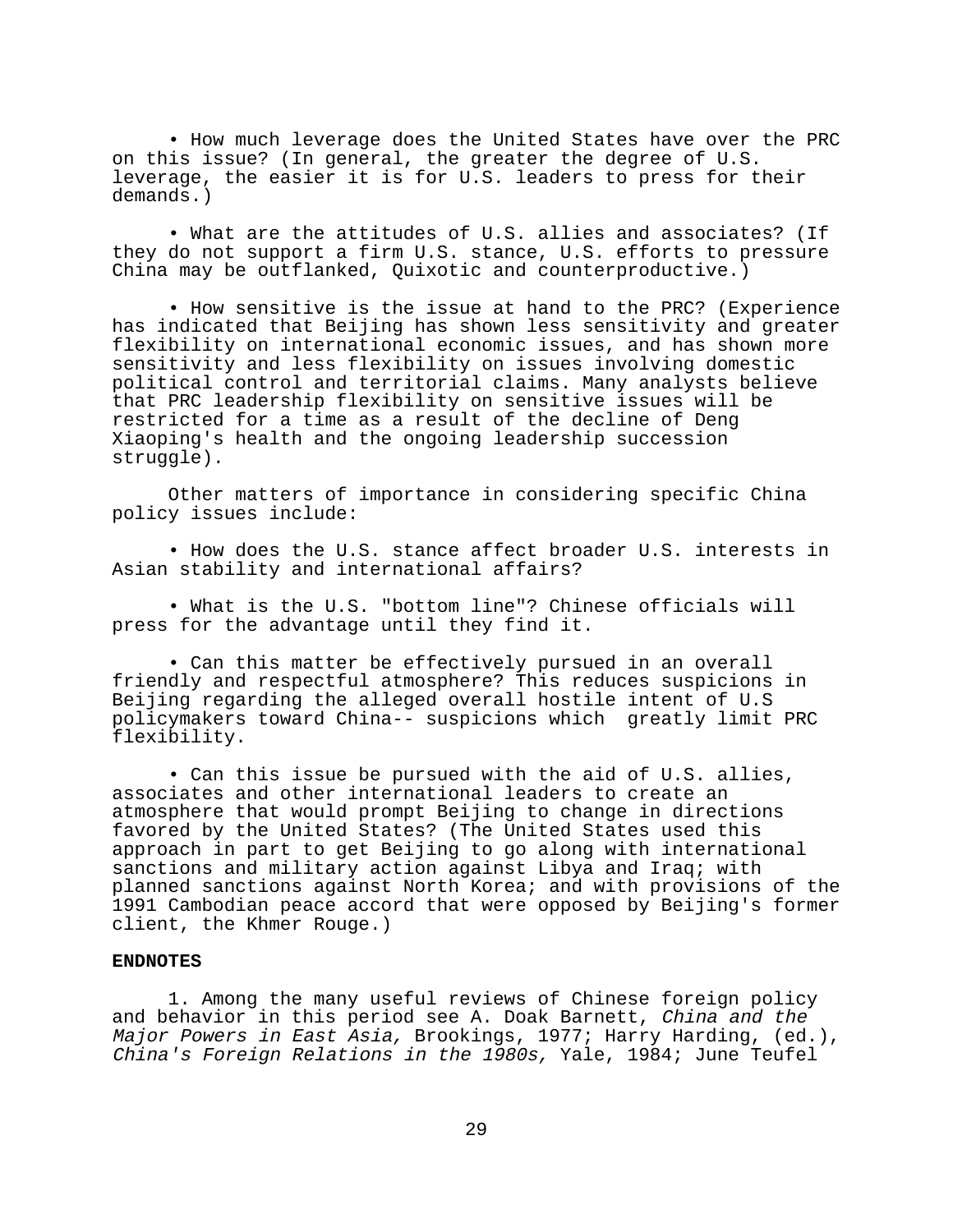Dreyer, (ed.), Chinese Defense and Foreign Policy, Paragon House, 1989; Harry Harding, A Fragile Relationship: The United States and China Since 1972, Brookings, 1992; Samuel Kim (ed.), China and the World, Westview, 1993; Robert Sutter, Chinese Foreign Policy--Developments After Mao, Praeger, 1986; Yufan Hao and Guocang Huan (eds.), The Chinese View of the World, Pantheon, 1989; Allen Whiting (ed.), "China's Foreign Relations," The Annals, January 1992, and John W. Garver, Foreign Relations of the People's Republic of China, Prentice Hall, 1993.

2. This analysis draws heavily from Robert Sutter, Chinese Foreign Policy in Asia and the Sino-Soviet Summit: Background, Prospects and Implications for U.S. Policy, CRS Report 89-298F, May 15, 1989, pp. 7-11.

3. The political reforms fell notably short of political pluralism or democracy as there remained strong measures to prevent dissent from emerging as a serious challenge to the regime.

4. Among useful analysis of this period see Lloyd Vasey, "China's Growing Military Power and Implications for East Asia, Pacific Forum CSIS, August 1993; Ming Zhang, "China and Its Major Power Relations," The Journal of Contemporary China, Fall 1994; Thomas McNaugher, "A Strong China: Is the U.S. Ready?," Brookings Review, Fall 1994; Ralph Cossa, "China and Northeast Asia: What Lies Ahead,? Pacific Forum CSIS, February 1994; Lin Chong-pin, "China Military Modernization: Perceptions, Progress and Prospects," Security Studies, Summer 1994; Robert McNamara, et. al, Sino-American Military Relations: Mutual Responsibilities in the Post-Cold War Era, National Committee on U.S.-China Relations, November 1994.

5. Discussed among others at an international forum on U.S.- Chinese relations, Woodrow Wilson Center for Scholars, Washington, DC, November 7, 1994.

6. See among others U.S.-China Relations, CRS Issue Brief 94002 (updated regularly).

7. For background, see CRS Issue Brief 92056 and CRS Report 95-46S.

8. See among others Trends of Future Sino-U.S. Relations and Policy Proposals, Institute for International Studies of Beijing Academy of Social Sciences, et. al., September 1994, and Sino-U.S. Relations: Status and Outlook-- Views From Beijing, CRS memorandum, August 15, 1994.

9. Discussed, among others, in Ming Zhang, "China and the Major Power Relations," The Journal of Contemporary China, Fall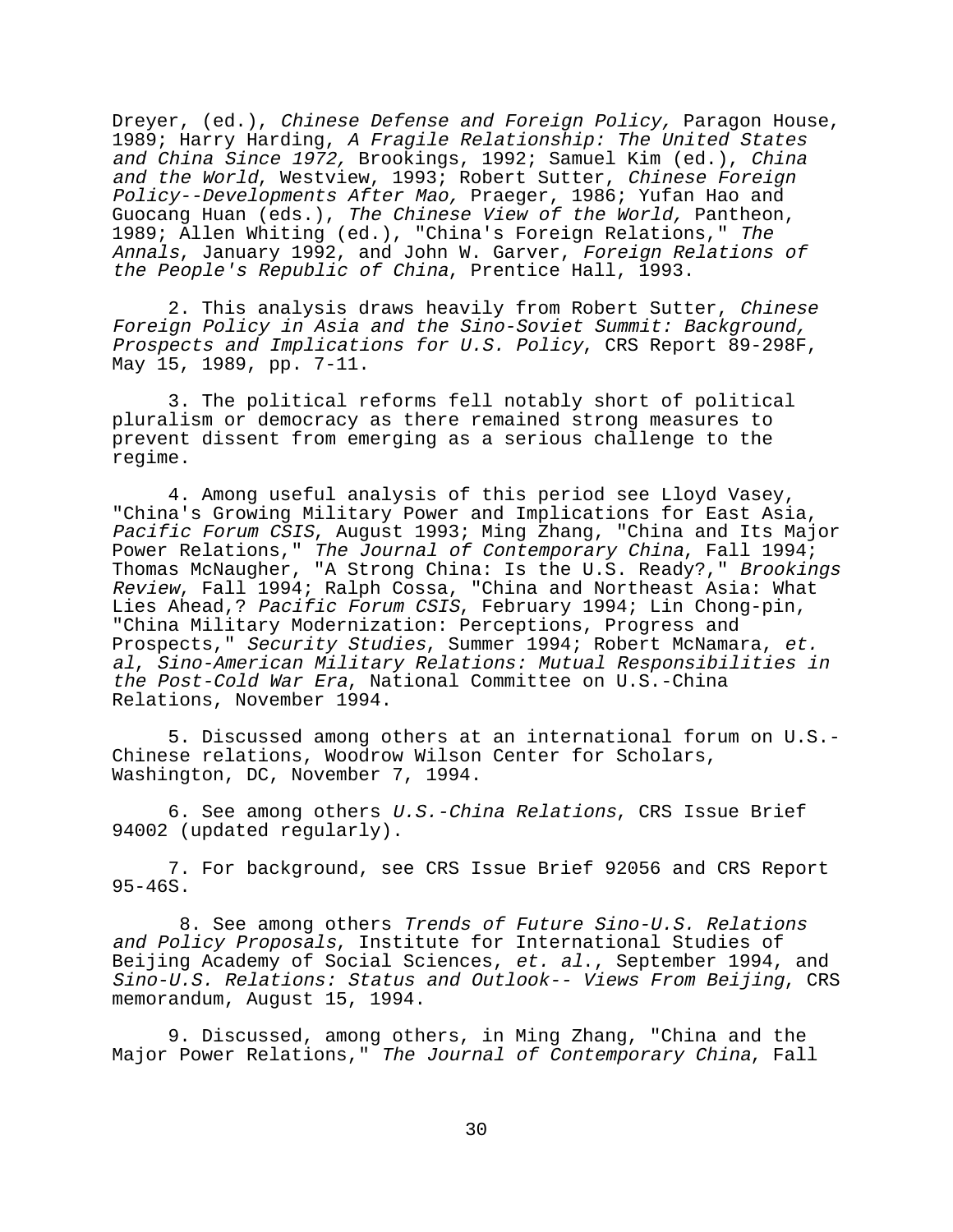1994.

10. Discussed, among others, in Lin Chong-Pin, "Chinese Military Modernization: Perceptions, Progress and Prospects," Security Studies, Summer 1994.

11. Reviewed in China in Transition, CRS Report 93-1061S, December 20, 1993, 23 p. Of course, among other arguments are those that stress that an economically successful China would be very closely integrated with and depend on the world economy, and would not be disruptive in world politics.

12. See, among others, CRS Issue Brief 93114.

13. Discussed, among others, in CRS Issue Brief 94002.

14. Yoichi Funabashi, et. al., Emerging China in a World of Interdependence, Trilateral Commission, May 1994.

15. This section benefited from the insights of Thomas Robinson.

16. See, for background among others, the article by Allen Whiting in the Annals, 1992 and the article by Samuel Kim in Current History, September 1992.

17. Some U.S. experts judge that there is a generational debate in China on Japan with younger Chinese specialists accepting Japan's playing a bigger role in world affairs.

18. See, among others, the article by Paris Chang, in Annals, January 1992. See also CRS Report 92-658S, Taiwan-Mainland Relations--Implications for the United States, by Robert Sutter, August 6, 1992, 26 p.

19. For background, see article by Robert Ross in Annals, January 1992. See also CRS Report 92-118F, Indochina and Southeast Asia Under Change, by Robert Sutter and Jeffrey Young, January 31, 1992, 19p.

20. See CRS Report 92-614S, East Asia: Disputed Islands and Offshore Claims--Issues for U.S. Policy, by Robert Sutter, July 28, 1992, 15 p.

21. Reviewed in articles by John Garver and Yitzhak Shichor, The Annals, January 1992.

22. See among others, Chinese Missile and Nuclear Proliferation: Issues for Congress, by Shirley Kan, CRS Issue Brief 92056 (updated regularly).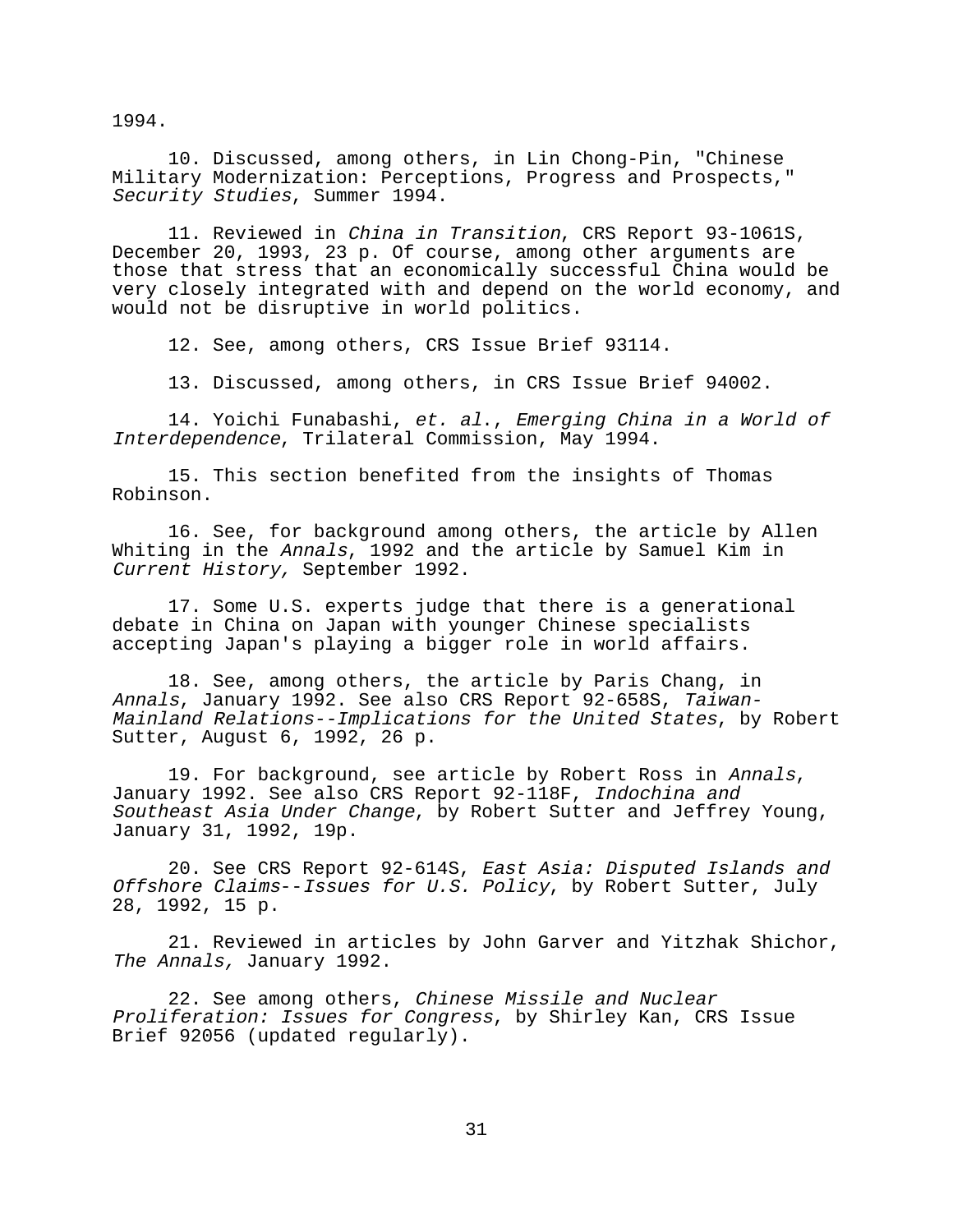23. See, among others, Trends of Future Sino-U.S. Relations and Policy Proposals, cited in note 8.

24. See sources cited in notes 5 and 15.

25. See, among others, Sino-U.S. Relations: Status and Outlook--Views From Beijing, CRS memorandum, August 15, 1994.

26. See sources noted in notes 5 and 15.